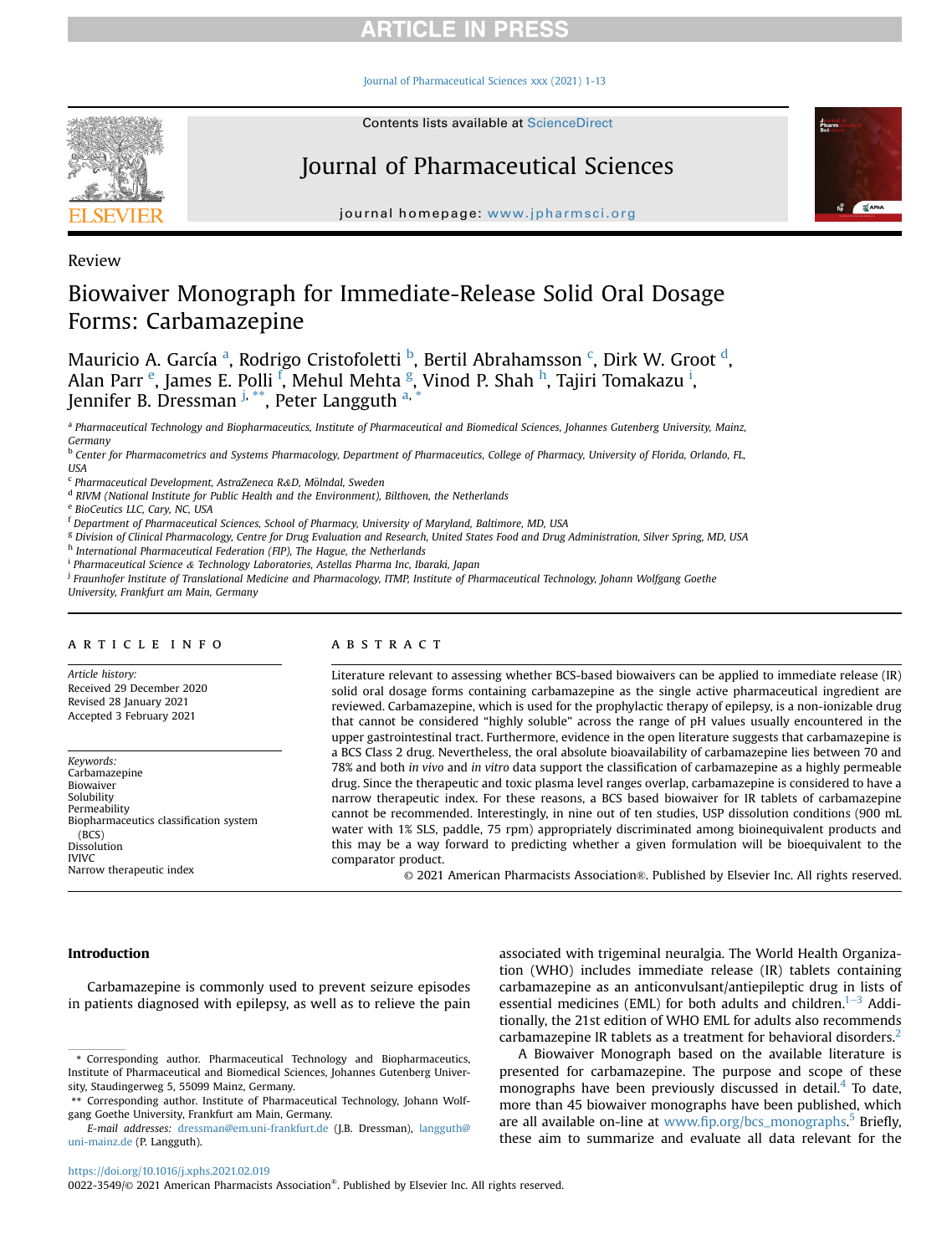decision as to whether IR oral dosage forms containing the active pharmaceutical ingredient (APIs) could be approved according to the BCS-Biowaiver methodology, rather than having to undergo a pharmacokinetic evaluation of bioequivalence with a comparator formulation in a clinical study. APIs which are listed on the WHO  $EML<sup>2</sup>$  $EML<sup>2</sup>$  $EML<sup>2</sup>$  have priority for this evaluation, since they are used in many countries where a clinical study might be onerous. The BCS-based biowaiver methodology, by contrast to pharmacokinetic-based bioequivalence studies, enables products to be evaluated using dissolution testing in order to assess bioequivalence, thus enabling new medicines to be brought to market more quickly and at less expense. However, the guidances<sup>[1,](#page-10-0)[6](#page-11-3)–[8](#page-11-3)</sup> that have been issued to regulate the application of the BCS-based biowaiver must be followed to apply the BCS-based biowaiver methodology, with consideration not only of the solubility and permeability elements of the BCS but also wider clinical questions such as whether the API has a wide or narrow therapeutic index (NTI) and whether the benefits of applying the BCS-based biowaiver approach outweighs any potential risks associated with its application.

In the present monograph, the risk of waiving in vivo bioequivalence (BE) studies, by in vitro studies, in the approval of new and/or reformulated carbamazepine drug products manufactured as IR solid oral dosage forms is assessed.

### Methods

Published information was obtained from PubMed, up to October 2020, and through the International Pharmaceutical Abstracts. Key words used were: carbamazepine, indications, therapeutic index, solubility, polymorphs, partition coefficient, permeability, absorption, distribution, metabolism, excretion, bioavailability, bioequivalence, dissolution, IVIVC, and excipients. Whenever appropriate, original literature based on the references in any given report was consulted.

### General Characteristics

The chemical structure of carbamazepine is shown in [Fig. 1.](#page-1-0) According the IUPAC nomenclature, its name is 5H-dibenz[b,f]azepine-5-carboxamide. $9,10$  $9,10$  However, it can be also found under the chemical name: 5H-Dibenz[b,f]azepin-5-carbamide. Carbamazepine molecular formula is  $C_{15}H_{12}N_2O$ , its molecular weight (MW) is 236.3 g/mol and it is registered under the Chemical Abstracts Ser-vice (CAS) number: 298-46-4.<sup>[10](#page-11-5)</sup> Visually, carbamazepine corresponds to white to yellowish-with crystalline powder that melts between 189 and 193  $\degree$ C. The powder is very slightly soluble in water, freely soluble in dichloromethane and sparingly soluble in either acetone or ethanol [9](#page-11-4)6%.<sup>9</sup>

#### Therapeutic Indication &Therapeutic Index

<span id="page-1-0"></span>Carbamazepine is indicated in the prophylactic treatment of different types of epilepsy (partial and generalized tonic-clonic



seizures), as well as to relieve pain related to trigeminal neural-gia.<sup>[11,](#page-11-6)[12](#page-11-7)</sup> The mechanisms of action have not yet been fully understood. However, a decrease of polysynaptic responses together with the blockage of post-tetanic potentiation seem to be involved in the prevention of seizures. This would depress the action potential in both the thalamus and polysynaptic reflexes (by binding to voltage-dependent sodium channels).<sup>[11,](#page-11-6)[13](#page-11-8)</sup>

Conventionally, the therapeutic range for serum carbamazepine levels has been defined as  $4-12 \mu g/mL^{14,15}$  $4-12 \mu g/mL^{14,15}$  $4-12 \mu g/mL^{14,15}$  However, diverse attempts to correlate either therapeutic or adverse effect with plasma concentrations have led to contradictory outcomes.<sup>[16](#page-11-11)[,17](#page-11-12)</sup> Newly diagnosed patients became seizure free at plasma concentrations lower than 8 µg/mL, although seizure control in certain individuals was also seen at plasma levels as low as  $1.7<sup>16</sup>$  or even at  $1.2 \mu g$ / mL.<sup>14,[18](#page-11-13)</sup> By contrast, Lesser et al. reported that around 50% of patients with intractable seizures responding to treatment showed plasma concentrations from 9.7 to 12.5  $\mu$ g/mL, whereas practically the same plasma levels were found in patients whose epilepsy was not well controlled. Furthermore, the authors showed that serum concentrations of patients with and without adverse effects ranged between 7–12.3 and 9.4–17.2  $\mu$ g/mL, respectively.<sup>19</sup>

Common adverse effects related to carbamazepine encompass central nervous system, hematologic, gastrointestinal and cutaneous symptoms.[15](#page-11-10),[20,](#page-11-15)[21](#page-11-16) A systematic review of diverse clinical studies indicated that somnolence, gastrointestinal symptoms and rash showed the highest incidences (26, 29 and 32%, respectively) in patients treated with  $200-2000$  mg.<sup>22</sup>

Consistently, adverse reactions have been detected within the range 5.9–8.3  $\mu$ g/mL,<sup>23,[24](#page-11-19)</sup> similar to the serum concentrations at which carbamazepine is used for the treatment of epilepsy. For instance, mean plasma levels at steady state  $(C_{ss})$  of 6.52  $\mu$ g/mL were reported after three weeks of treatment with 200 mg of the reference product three times a day. $25$  Although that value must therefore considered to be within the therapeutic range, adverse effects have been reported at plasma levels at and above 5.9  $\mu$ g/ mL.[23](#page-11-18),[24](#page-11-19)

With respect to cutaneous symptoms, the appearance of toxic epidermal necrolysis and Stevens-Johnson syndrome have both been related to carbamazepine. The risk of these events is estimated ten-fold higher in Asian than Caucasian populations, very likely due to a variant in the HLA-B gene (HLA-B\*1502).<sup>[11](#page-11-6)</sup> With respect to hematologic adverse effects, aplastic anemia and agranulocytosis have been associated with the use of this drug.

Interestingly, Olling et al. demonstrated that adverse effects (dizziness, fatigue, drowsiness, among others) occurred in a single dose BE trial at a dose of two 200 mg IR carbamazepine tablets. In this report,  $C_{\text{max}}$  of drug products ranged from 2.6 to 3.5 µg/mL, whereby faster absorbing formulations tended to evoke a higher occurrence of adverse effects.<sup>[26](#page-11-21)</sup> Tothfalusi et al. further confirmed those findings by introducing a PK/PD model with the data already published by Olling et al. Good correlations between the partial AUC (AUCP) parameter of various bioinequivalent products and incidences of adverse events were observed.<sup>17</sup> However, it may be difficult to generalize these findings, since overlaps between therapeutic and toxic doses have been consistently reported in the literature.

Carbamazepine poisoning has been reported to occur after exposure to doses over 1400 mg, and it was mainly characterized by neurologic symptoms, namely, altered mental status, decreased consciousness, and recurrent seizures. Additionally, systemic consequences such as respiratory depression, hypotension and dys-rhythmias have been observed.<sup>[15](#page-11-10)</sup> Fatal outcomes have been associated after ingesting above 20 g orally.<sup>[15](#page-11-10)[,21](#page-11-16)</sup>

Given the therapeutic range from 4 to 12  $\mu$ g/mL,<sup>[14](#page-11-9)</sup> a therapeutic Fig. 1. Chemical structure of carbamazepine. index of 3 can be calculated. Nevertheless, this value may actually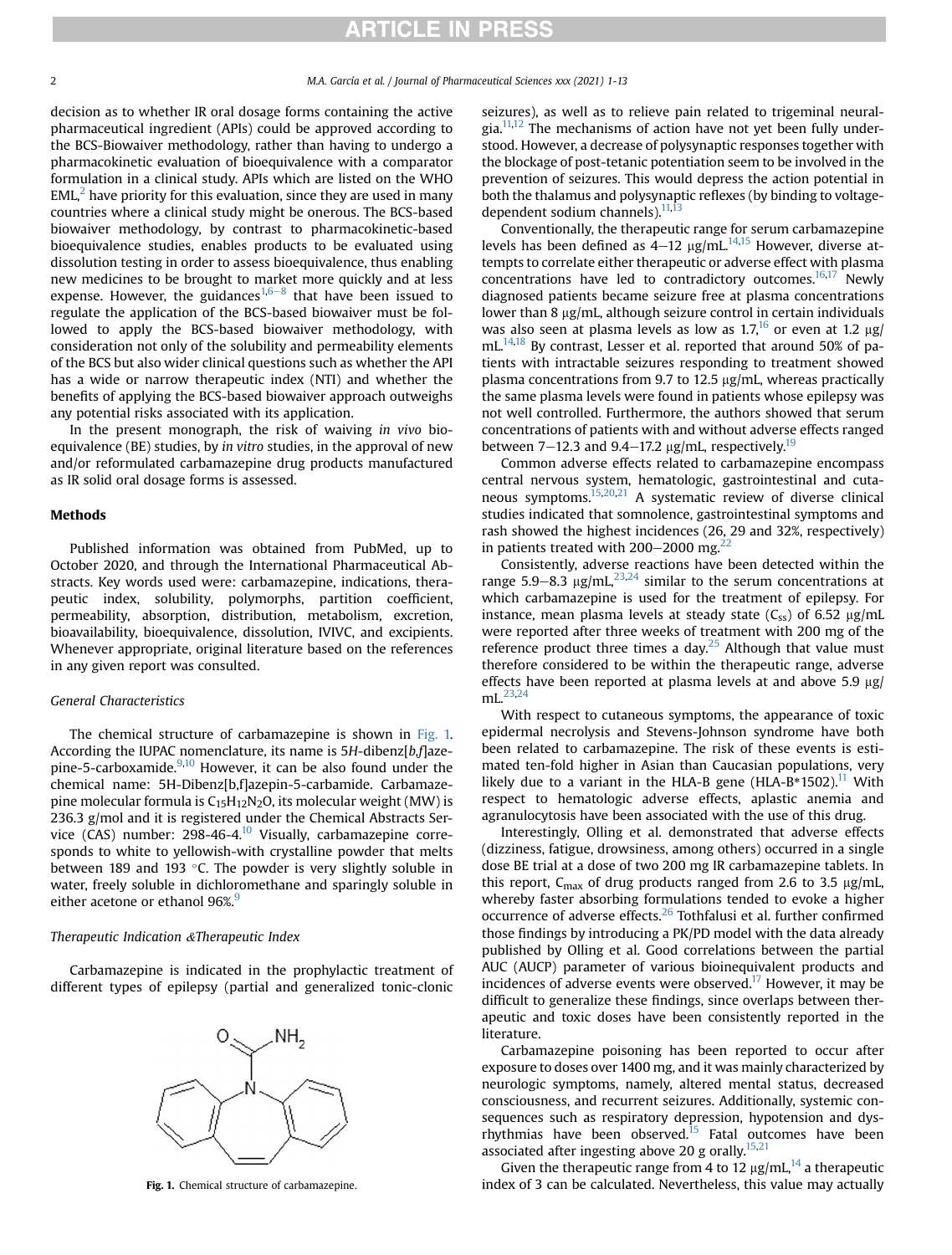overestimate the reality since: i) therapeutic and toxic doses overlap, and ii) the therapeutic range of individuals could be even narrower.<sup>[22](#page-11-17)</sup> Therefore, carbamazepine is considered to be a narrow therapeutic index (NTI) drug. This classification is further supported by the FDA in its draft guidance on carbamazepine, which considered these arguments, together with the need for therapeutic monitoring and low-to-moderate within subject variability.<sup>27</sup>

#### Dose, Dosage Forms and Strengths

Initially, carbamazepine 200 mg IR tablets twice daily are recommended in the treatment of epilepsy. Doses should be gradually increased by up to 200 mg weekly, leading to a regime of 200 mg three- or even four-times daily. Individual titration of the patient is also suggested, although typical maintenance doses consist of 800-1200 mg daily.<sup>[11,](#page-11-6)[12](#page-11-7)</sup> In special cases, daily doses as high as 1600 mg can be used.<sup>[11](#page-11-6)</sup> Even though daily doses of 300 $-$ 1400 mg have shown efficacy in seizure control, $^{23,28}$  $^{23,28}$  $^{23,28}$  $^{23,28}$  no clear correlation has been observed between dose administered and efficacy.<sup>[20](#page-11-15)[,22](#page-11-17)</sup> On the other hand, 100 mg b.i.d. is recommended in the palliative treatment of trigeminal neuralgia, which can be increased up to  $400-800$  mg daily as maintenance doses. $^{11}$ 

Carbamazepine drug products with market authorizations (MA) encompass intravenous (IV) solutions 200 mg/20 mL, oral suspensions (100 mg/5 mL), chewable tablets (100, 200 mg), immediate release tablets (100, 200, 300, 400 mg), extended release capsules (100, 200, 300 mg) and extended release tablets (100, 200, 400 mg)[.29](#page-11-24) Among them, only few presentations are listed in both the adult and pediatric WHO EML. Carbamazepine is stated as an anticonvulsant/antiepileptic medicine in both the 7th (children) and 21st (adults) EML when formulated as oral liquid (100 mg/ 5 mL), chewable tablets (100, 200 mg) and (scored) tablets (100, 200 mg). $2,3$  $2,3$  This latter dosage form was also included in the EML as a treatment of bipolar disorders in adults. $<sup>2</sup>$  $<sup>2</sup>$  $<sup>2</sup>$  In turn, the carbamaz-</sup> epine monograph in the U.S. Pharmacopeia (USP) includes oral suspensions (100 mg/5 mL), chewable tablets (100 mg), immediate release tablets (200 mg) and extended release tablets (100, 200, 400 mg). $^{10}$ 

### <span id="page-2-0"></span>Table 1

Solubility of Carbamazepine in Different Media at Temperature 37 °C.

#### Physicochemical Properties

#### Polymorphs & Hydrates

Four anhydrous polymorphs and two dihydrates of carbamaz-epine have been extensively characterized.<sup>[30](#page-11-26)–[33](#page-11-26)</sup> According to the unified nomenclature proposed by Grzesiak et al., triclinic and trigonal polymorphs (forms I and II, respectively) share very similar crystal packing,  $3^{1,33}$  $3^{1,33}$  $3^{1,33}$  and needle-like morphology.  $34,35$  $34,35$  On the other hand, the P-monoclinic and C-monoclinic forms (III and IV, respectively) are also related to each other.<sup>[31](#page-11-27)</sup> Similar to Forms I and II, carbamazepine dihydrate (DH) displays a needle-like form. $36,37$  $36,37$  $36,37$ However the DH can be easily distinguished from either Form I or II given that the former exhibits a molecular weight approx. 13% higher at the same content of carbamazepine than the anhydrous forms[.34](#page-11-29)

Power X-ray diffraction (PXRD) and differential scanning calorimetry (DCS) are powerful tools for discriminating among carba-mazepine polymorphs.<sup>[31](#page-11-27)[,33](#page-11-28)</sup> Form I shows characteristic peaks in PXRD between 7.9 and 9.4 [2 $\theta$ °], as well as several others at 12.3, 13.2, 19.9 and 22.9 [ $2\theta$ °]. As for DCS, the scan of Form I shows just one endotherm in the range  $189-191$  °C, corresponding to its melting range.<sup>30,[31](#page-11-27)</sup> This melting range can be also observed for the DH, and both Forms II and III. Nevertheless, these latter polymorphs showed additional endotherms before the peak, at 191 $\degree$ C, which are not observed for form I. Flicker et al. characterized four different marketed products of IR carbamazepine, finding that Forms I and III were the most prevalent.<sup>[38](#page-11-33)</sup>

#### Solubility

Numerous carbamazepine solubility data have been reported in the literature.<sup>[39](#page-11-34)–[47](#page-11-34)</sup> Given the biopharmaceutic aim of this monograph, [Table 1](#page-2-0) summarizes solubility data obtained at body temperature, i.e. at 37  $\degree$ C. The presence of 0.5 or 1% sodium lauryl sulfate (SLS) increases carbamazepine solubility by approx. five- or ten-fold, respectively. The solubility of carbamazepine appears to be insensitive to effects of either buffer or pH. The Dose/Solubility ratio in SLS-free media was always reported to be higher than 580 mL (based on the highest strength in the WHO EML: 200 mg).<sup>1</sup> However, this ratio may be even larger if either the highest clinical

| Media            | pH          | Sodium Lauryl Sulfate (SLS %) | Solubility (mg/mL) | $D/Sa$ (mL)      | Reference (Ref) |
|------------------|-------------|-------------------------------|--------------------|------------------|-----------------|
| Unbuffered       |             | Absence                       |                    |                  |                 |
| Water            | -           |                               | 0.24               | 833 <sup>b</sup> | 44              |
| Water            | -           | -                             | 0.24               | 833 <sup>b</sup> | 40              |
| <b>Buffered</b>  |             | Absence                       |                    |                  |                 |
| <b>HCl 0.1 N</b> |             | $\qquad \qquad$               | 0.34               | 588 <sup>b</sup> | 43              |
| <b>HCl 0.1 N</b> |             | $\qquad \qquad$               | 0.26               | 782 <sup>b</sup> | 46              |
| SGF              | 1.2         | -                             | 0.24               | 849 <sup>b</sup> | 46              |
| FaSSIF           | 6.5         | -                             | 0.24               | 847 <sup>b</sup> | 47              |
| <b>SIF</b>       | 6.8         |                               | 0.24               | 841 <sup>b</sup> | 46              |
| HIF              | $6.5 - 7.5$ | -                             | 0.28               | 707 <sup>b</sup> | 47              |
| Unbuffered       |             | Presence                      |                    |                  |                 |
| Water            | -           | 0.5                           | 1.50               | 133              | 44              |
| Water            |             | 0.5                           | 1.29               | 155              | 46              |
| Water            |             |                               | 2.94               | 68               | 46              |
| Water            |             |                               | 2.50               | 80               | 44              |
| Water            | -           | и                             | 2.04               | 98               | 43              |
| <b>Buffered</b>  |             | Presence                      |                    |                  |                 |
| Phosphate buffer | 4           | 0.5                           | 1.30               | 133              | 44              |
| Phosphate buffer | 6.8         | 0.5                           | 1.40               | 154              | 44              |
| Phosphate buffer | 4           | 1.0                           | 2.40               | 83               | 44              |
| Phosphate buffer | 6.8         | 1.0                           | 2.40               | 83               | 44              |

<span id="page-2-1"></span>SGF, Simulated gastric fluid; SIF, Simulated intestinal fluid; FaSSIF, Fasted state simulated intestinal fluid; HIF, Human intestinal fluid.

<span id="page-2-2"></span><sup>a</sup> For 200 mg = the highest tablet strength in the WHO Essential Medicines List, 21st Ed. b Outside the critical limit of <250 mL.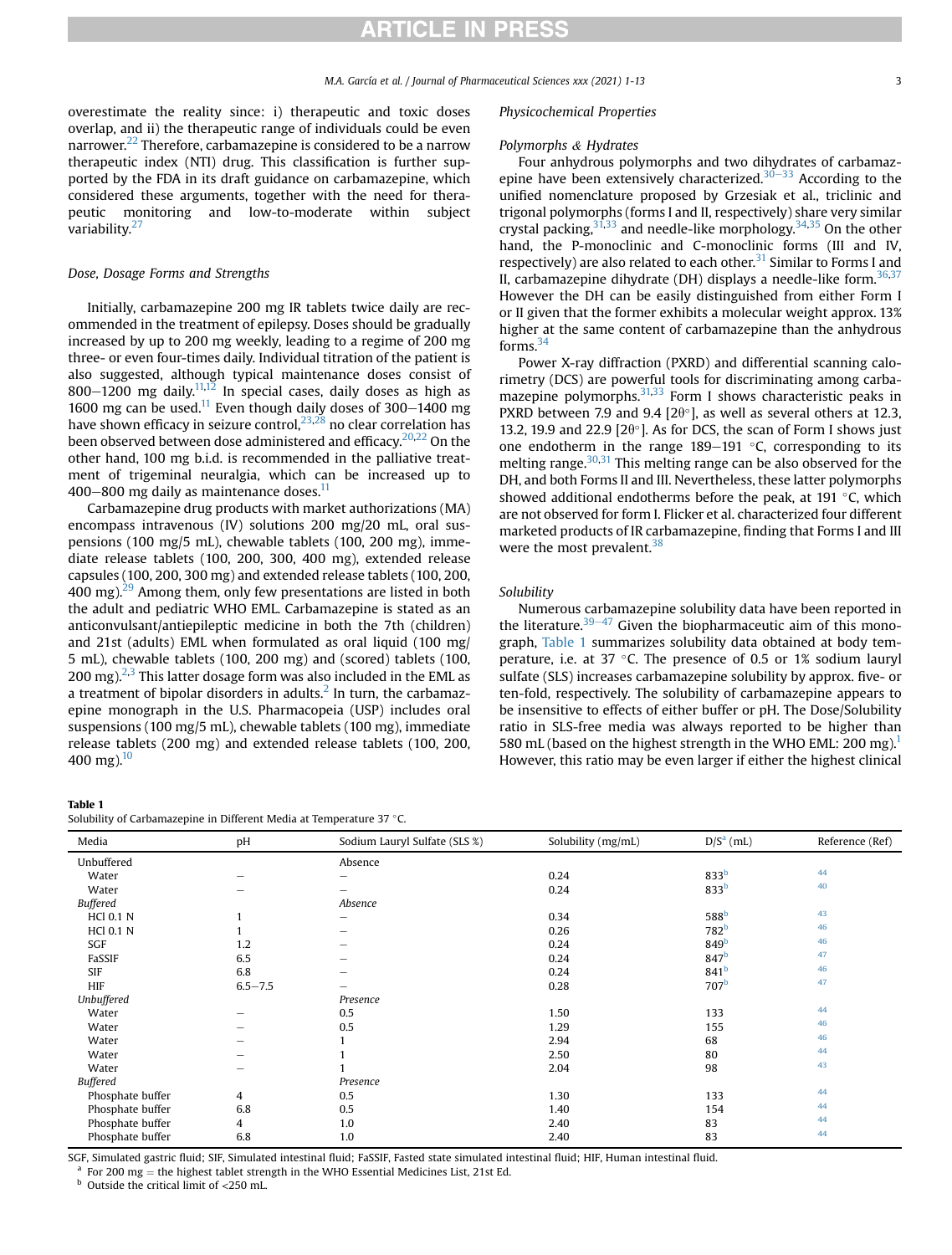dose or highest strength in the market (400 mg) are considered. As a result of its poor aqueous solubility, many attempts to increase carbamazepine solubility by applying diverse technologies such as co-crystals can be found in the literature.

#### Partition Coefficient

Calculated partition coefficient (CLogP) values of  $1.98,^{42}$  $1.98,^{42}$  $1.98,^{42}$  2.28, $^{48}$  $^{48}$  $^{48}$ and 2.25, $^{49}$  $^{49}$  $^{49}$  have been reported using different computational approaches. Consistently, a LogP of 2.93 has been estimated by atomic contributions-based methods. $42$  By contrast, a partition coefficient of 1.51 determined by shake flask methods was slightly lower than the computational values. $49$  Overall, the literature suggests a higher affinity for lipids versus the aqueous phase.

#### pKa

Two relatively high pKa values have been published by two different authors  $(11.83 \text{ and } 14)$ ,  $49.50 \text{ probably belonging to the}$  $49.50 \text{ probably belonging to the}$ equilibrium R-NH<sub>2</sub>  $\leftrightarrow$  R-NH  $+$  H<sup>+</sup>. Therefore, no ionization is expected for carbamazepine within the physiological pH range. This is in good agreement with the lack of pH-dependence of carbamazepine's solubility within the physiologically relevant pH range [\(Table 1](#page-2-0)).

### Pharmacokinetic Properties

#### Absorption and Bioavailability

Faigle and Feldmann administered gelatin capsules containing  $14$ C-labeled carbamazepine orally to two healthy subjects. The authors found that 72% of the dose was recovered in the urine, while the remaining 28% was recovered in the feces.<sup>[51](#page-11-44)</sup> Two decades later, Gérardin et al. prepared in-house IV solutions to study the absolute BA of 2% of <sup>15</sup>N-labeled suspensions in two healthy volunteers. Using this approach, absolute BA values of 100.1 and 102.3% were obtained by analyzing the <sup>15</sup>N-labeled carbamazepine contained in the orally administered product.<sup>[52](#page-11-45)</sup> This apparent discrepancy might be explained by the biliary excretion of oxidative metabolites (see below). In fact, more than half of the amount present in feces was in form of metabolites.<sup>51,[53](#page-11-46)</sup>

Recently, an IV carbamazepine formulation was developed using b-cyclodextrin to overcome solubility problems, and the formulation was approved by the U.S. Food and Drug Administration (FDA).<sup>[54](#page-11-47)</sup> Marino et al. infused 100 mg of this IV formulation containing  ${}^{13}C-{}^{15}N$ -labeled carbamazepine into 92 epilepsy patients treated with oral carbamazepine products. They were able to determine carbamazepine concentrations in plasma from both formulations simultaneously through the quantification of both the label and the mass of carbamazepine (using liquid chromatography coupled to mass spectrometry, LC-MS). In that study, the absolute BA at the steady-state (BA<sub>ss</sub>) was found to be 78  $\pm$  24%, independent of patients' gender.<sup>[55](#page-12-0)</sup> It is worth noting that Gérardin et al. labeled the orally administered carbamazepine, $52$  while Marino et al. labeled the IV drug. $^{55}$  This implies that BA determined by Gérardin et al. accounted for both the parent drug and metabolites, whereas Marino et al. accounted only for the parent carbamazepine from the orally administered dose, as this was quantified by LC-MS.

In another study, Tolbert et al. switched the treatment of epilepsy patients from their typical oral carbamazepine to an IV infusion, whose dose corresponded to 70% of their total oral daily dose.<sup>[56](#page-12-1)</sup> By comparing the area under the plasma concentrationtime curve (AUC) from the IV infusion and oral administration, authors observed that these values fell within the 90% confidence interval (CI) regardless of the infusion time. Moreover, the 30 min IV infusion was bioequivalent with the oral product in both AUC and maximum plasma concentration  $(C_{\text{max}})^{56}$  $(C_{\text{max}})^{56}$  $(C_{\text{max}})^{56}$  consistent with the BA of 78% reported by Marino et al. $55$  Taken together, the literature suggests that the incomplete BA of carbamazepine  $(70-78%)$  might be principally related to first pass metabolism (see section [Distribution, metabolism and excretion\)](#page-4-0) rather than incomplete absorption.

The range of AUC values after oral administration of carbamazepine 200 mg IR tablets is around  $120-190 \mu g*h/mL$ .<sup>57,[58](#page-12-3)</sup> These values proportionally rise to  $240-300$   $\mu$ g\*h/mL when 400 mg are administered, suggesting linear pharmacokinetics within this dose range. $26$  Linearity was further demonstrated over the range  $50-600$  $50-600$  $50-600$  mg.<sup>[59,](#page-12-4)60</sup> Even though a slight disproportion was detected at lower doses (i.e. 50 and 100 mg),  $58$  this was almost negligible and may be attributable to nonlinear hepatic metabolism rather than nonlinear absorption.

The  $C_{\text{max}}$ , which is indirectly related to the absorption rate, seems to be more variable than AUC. For instance, values from 1.15 to 2.70  $\mu$ g/mL were reported after the administration of 200 mg IR tablets to healthy subjects.  $61,62$  $61,62$  Nonetheless, the administration of two tablets of 200 mg caused the expected proportional increase in  $C_{\text{max}}$  (3.20–5.90  $\mu$ g/mL). The absorption of oral solutions was faster than that of suspensions, which in turn was faster than for tab-lets.<sup>[60](#page-12-5)[,63](#page-12-8)</sup> This suggests that the *in vivo* performance of carbamazepine is to some extent dependent on the dosage form, and for solid dosage forms, potentially on the disintegration step and particle size.<sup>[63](#page-12-8)</sup> Food also seems to have a modest influence carbamazepine absorption, since concomitant meal intake caused an increase of 20 and 25% in the AUC and  $C_{\text{max}}$ , respectively, although the effect was only statistically significant for  $C_{\rm max}$ .  $60$ 

Carbamazepine is slowly absorbed, showing a plasma peak at 24 h  $(T_{\text{max}})^{16,59}$  $(T_{\text{max}})^{16,59}$  $(T_{\text{max}})^{16,59}$  $(T_{\text{max}})^{16,59}$  $(T_{\text{max}})^{16,59}$  However, this value widely varied between 1.5 and 32 h (for the reference product), or  $1-48$  h (for many other IR formulations). $26$  Carbamazepine's plasma-time curves display a plateau-like form when maximum concentrations were reached, in which several minor plasma peaks were identified.<sup>26,[60](#page-12-5)</sup> This would be the most likely explanation for the above-mentioned erratic variation in  $T<sub>max</sub>$ . This variation is perhaps amplified by carbamazepine's relatively long elimination half-life. Interestingly, this plateau-like behavior was not seen when carbamazepine was administered as an alcoholic oral solution, $58$  suggesting that variability in  $C_{\text{max}}$  and  $T_{\text{max}}$  might be consequence of a limiting dissolution rate and a similarly rapid permeability along the gastrointestinal tract.

#### Permeability

[Table 2](#page-4-1) shows carbamazepine permeability values measured using a variety of experimental approaches.  $64-71$  $64-71$  Caco-2 and human permeability values were within the range of  $10^{-5}$  to  $10^{-4}$  cm/ s, respectively. In both cases, carbamazepine permeabilities were higher than those of metoprolol, a high permeability reference compound. $64,71$  $64,71$  Inter-study differences could be explained by different concentrations used, cell densities, presence or absence of collagen on in vitro membrane, and calculation methods, among other variables. Efflux ratio (ER) values were consistently reported as 0.78 to 1.27, regardless of the experimental set-up. Furthermore, the presence of verapamil, a well-known P-glycoprotein (P-gp) inhibitor, did not alter either carbamazepine permeability or its  $ER<sup>68</sup>$  The absence of P-gp mediated transport was further confirmed by in vitro studies in seven different cell models, including over-expression systems.<sup>72,[73](#page-12-13)</sup> Carbamazepine transport by breast cancer resistance protein (BCRP) was also assessed across transfected monolayers, where no differences between absorptive and secretory transport were found.<sup>74</sup> Overall, the evidence obtained with different in vitro experimental models agrees with both the high permeability and linear pharmacokinetics observed in vivo.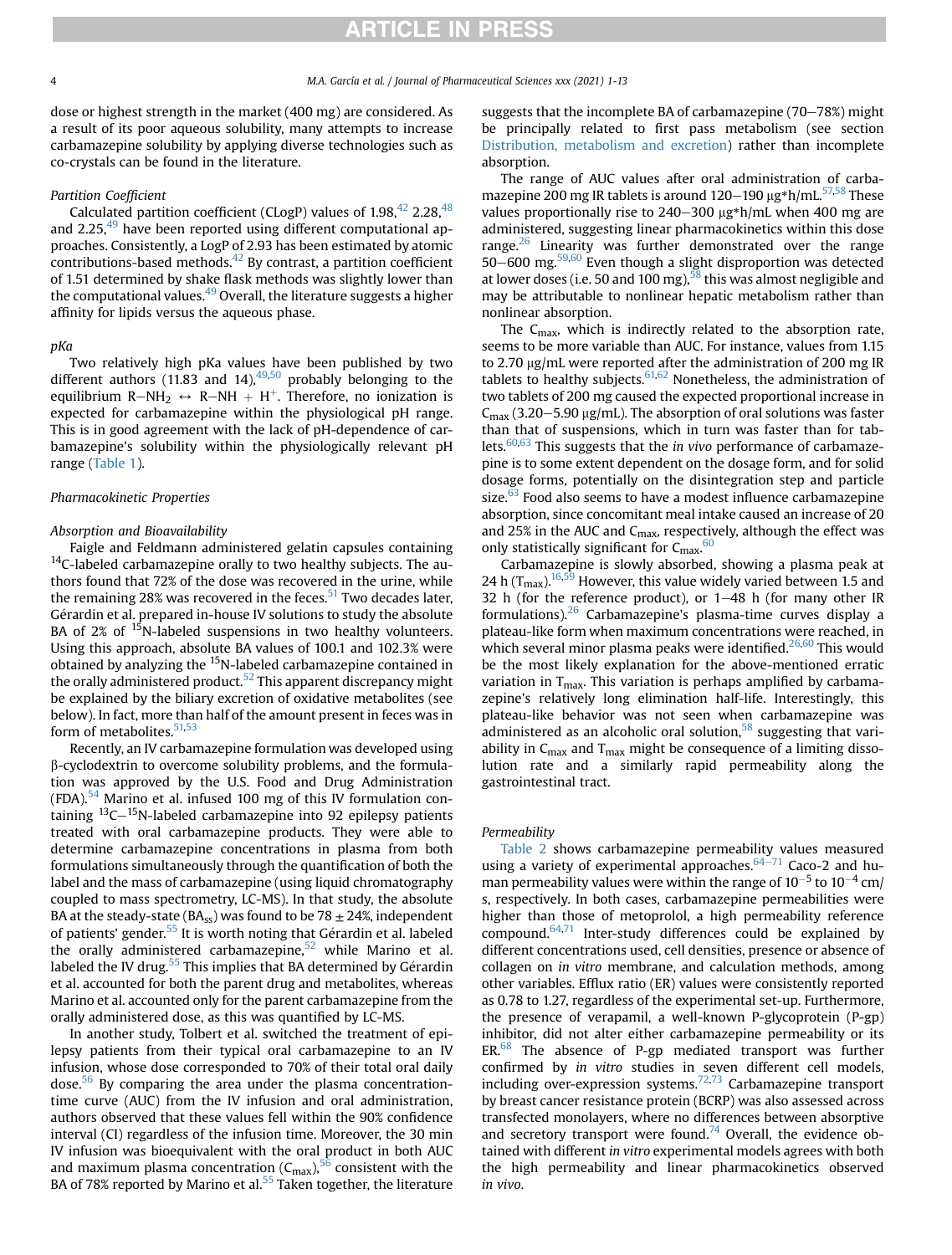#### M.A. García et al. / Journal of Pharmaceutical Sciences xxx (2021) 1-13 5

#### <span id="page-4-1"></span>Table 2

In Vitro and In Vivo Permeability Data of Carbamazepine.

| Method                          | Concentration $(\mu M)$   | $P_{app, A-B}$ (cm/s,10 <sup>-5</sup> )   | ER   | Ref |
|---------------------------------|---------------------------|-------------------------------------------|------|-----|
| Caco-2                          | 10                        | N.R.                                      | 0.78 | 69  |
|                                 | $10 - 300$                | 6.2                                       | 0.90 | 64  |
|                                 | 25                        | 14.4                                      | 0.84 | 67  |
|                                 | 100                       | 5.0                                       | 1.27 | 65  |
|                                 | 1000                      | 2.7                                       | 1.27 | 65  |
|                                 | N.R.                      | 20.9                                      | N.R. | 70  |
| <b>PAMPA</b>                    | $100 - 200$               | 1.2                                       | N.R. | 68  |
|                                 |                           | $P_{app, M-S}$                            |      |     |
| Mice intestine Ussing Chamber   | 200                       | 1.5 <sup>a</sup>                          | 0.93 | 66  |
|                                 | $+$ Verapamil 200 $\mu$ M | $1.4^{a}$                                 | 1.03 | 66  |
| Human intestinal double-balloon |                           | $P_{\text{eff}}$ (cm/s,10 <sup>-4</sup> ) |      |     |
|                                 | N.R.                      | 4.3                                       |      | 71  |

<sub>pp, A-B</sub>, Apparent permeability in the apical-to-basolateral (absorptive) direction; P<sub>app, M-S</sub>, Apparent permeability in the mucosa-to-serosa (absorptive) direction; P<sub>eff</sub>, Effective permeability; ER, Efflux ratio calculated by dividing basolateral-to-apical apparent permeability ( $P_{app}$ ,  $P_{AD}$ ) by  $P_{app}$ ,  $A$ -B; N.R, Not reported.

#### <span id="page-4-0"></span>Distribution, Metabolism and Excretion

Carbamazepine is widely distributed throughout the body. The plasma protein binding is approximately 75%, with slight inter-individual variation.<sup>[58](#page-12-3)</sup> The apparent volume of distribution (Vd) ranged from 0.79 to 1.86 L/kg,  $58,75$  $58,75$  $58,75$  and it was found to be highly affected by other drugs.<sup>58</sup> Consistent with its lipophilicity and permeability, carbamazepine is also distributed into breast milk and able to cross the placental barrier.<sup>[59](#page-12-4)</sup>

After oral administration of a single dose, carbamazepine plasma elimination half-life  $(t_{1/2})$  was relatively long, around 34–38 h, $^{58}$  $^{58}$  $^{58}$  with approx. 75% of the dose being excreted with the urine. From this fraction, only 2% was eliminated as the parent drug[.16](#page-11-11),[59](#page-12-4) Metabolism, therefore, plays an important role in carbamazepine elimination. Its only active metabolite is carbamazepine-10,11-epoxide, which is formed by the action of diverse isoforms of cytochrome P450 (e.g. 3A4 and 2C8).<sup>[76](#page-12-16)–[78](#page-12-16)</sup> The effect of the CYP 3A4 inhibitor, grapefruit juice, on carbamazepine pharmacokinetics was studied in 10 patients treated with oral carbamazepine by following the AUC<sub>0-8</sub>, the minimum ( $C_{\text{min,ss}}$ ) and the maximum  $(C_{\text{max,ss}})$  steady-state concentrations. The authors found that the aforementioned parameters increased by 40.8, 39.2 and 40.4% respectively in patients who received carbamazepine coadministered with grapefruit juice. Considering the strong intestinal expression of CYP 3A4 and the interaction with grapefruit juice, the occurrence of first pass metabolism in the intestinal wall is plausible.<sup>[76](#page-12-16)</sup> Drug-food interactions have also been reported in various research publications and study cases.<sup>79–[81](#page-12-17)</sup> Therefore, the first pass extraction appears to be the main explanation for the reported absolute BA of between 70 and 78%.<sup>[55](#page-12-0)</sup>

The epoxide metabolite is finally biotransformed into the trans-10,11-dihydroxy-10,11-dihydrocarbamazepine (trans-CBZ-diol), which is excreted by the kidney (21% of the dose).<sup>[16](#page-11-11)</sup> However, since carbamazepine can induce its own metabolism, $16$  this value may be even larger in chronically treated patients. Moreover, coadministration with inducers of drug metabolism, such as phenytoin, might have an even greater impact. For example, Eichelbaum et al. demonstrated that carbamazepine elimination half-life decreased to 12 h in patients receiving chronic treatment and to 8 h in patients co-medicated with phenytoin.<sup>[16](#page-11-11),[75](#page-12-15)</sup>

### Dosage Form Performance

#### Bioavailability and Bioequivalence

Several studies on carbamazepine comparative BA and BE for oral IR dosage forms were found in the literature [\(Table 3](#page-5-0)). Further, reports that contained both in vitro and in vivo comparative studies and correlations are shown in [Table 4](#page-6-0). The pharmacokinetic

parameters for the reference product (usually Tegretol®) containing carbamazepine 200 mg were consistent between single dose studies, with AUC and  $C_{\text{max}}$  values lying in the range from 144 to 182  $\mu$ g\*h/mL and from 1.89 to 2.43  $\mu$ g/mL, respectively. These ranges remained similarly narrow when two 200 mg IR Tegretol® tablets (400 mg of carbamazepine in total) were administered to volunteers ([Tables 3 and 4\)](#page-5-0). $26,43,50,82$  $26,43,50,82$  $26,43,50,82$  $26,43,50,82$  $26,43,50,82$  By contrast, test (generic) products often showed wider variability than the reference. Although BE was demonstrated for some generic products, some other test formulations failed the BE test mainly due to the  $C_{\text{max}}$ parameter [\(Tables 3 and 4\)](#page-5-0).

The statistical criteria applied to reach a BE decision varied among studies. While typical statistical tests such as the paired ttest and ANOVA were performed in studies conducted between 1979 and  $1995,57,83$  $1995,57,83$  $1995,57,83$  the confidence intervals were calculated in more recent publications ([Tables 3 and 4](#page-5-0)). Of note, two studies used an innovative parameter ('A') which depended on the absorption constant  $(K_a)$ , elimination constant  $(K_e)$ , mean residence time (MRT), t<sub>max</sub> and AUC<sub>0-inf</sub>.  $84,85$  $84,85$  Although the 'A' parameter was advantageous improving the accuracy of relative bioavailability calculations for two generic products, $84$  it seems difficult to fully rely on it because of the dependency on modeling required to estimate kinetic rate constants.

Often, concerns arise around demonstration of BE for NTI drugs, such that further evidence (i.e. multiple dose studies) could be requested. Three studies containing both single dose and multiple dose comparative data were located.<sup>[25](#page-11-20)[,57,](#page-12-2)[86](#page-12-22)</sup> Anttila et al. studied the bioequivalence of one carbamazepine brand against the reference product in either subjects (single dose) or patients (multiple doses). Even though the  $C_{\text{max}}$  obtained with the test product after the single dose experiment was significantly higher than the reference, there were no statistical differences between  $C_{ss}$  in patients.<sup>[57](#page-12-2)</sup> Similarly, Yacobi et al. showed that the  $C_{\text{max,ss}}$  and AUC from the generic product were indistinct from the reference in a multiple dose study conducted in healthy volunteers, even using the 90% CI limits: 0.9–1.1. The same formulation had not been declared BE in a previous single dose study because of the AUC parameter.<sup>[25](#page-11-20)</sup> These findings support the sensitivity of the single dose experimental design to detect differences in the pharmacokinetic performance of two pharmaceutical alternatives, although steady state data are more representative of the actual clinical use of the drug.

#### Is There a Polymorphism Effect on BA?

Since diverse polymorphic forms are reported in the literature (see physicochemical properties), it is worthwhile to address their potential effect on carbamazepine oral performance. Anhydrous carbamazepine is converted into DH in aqueous solution such that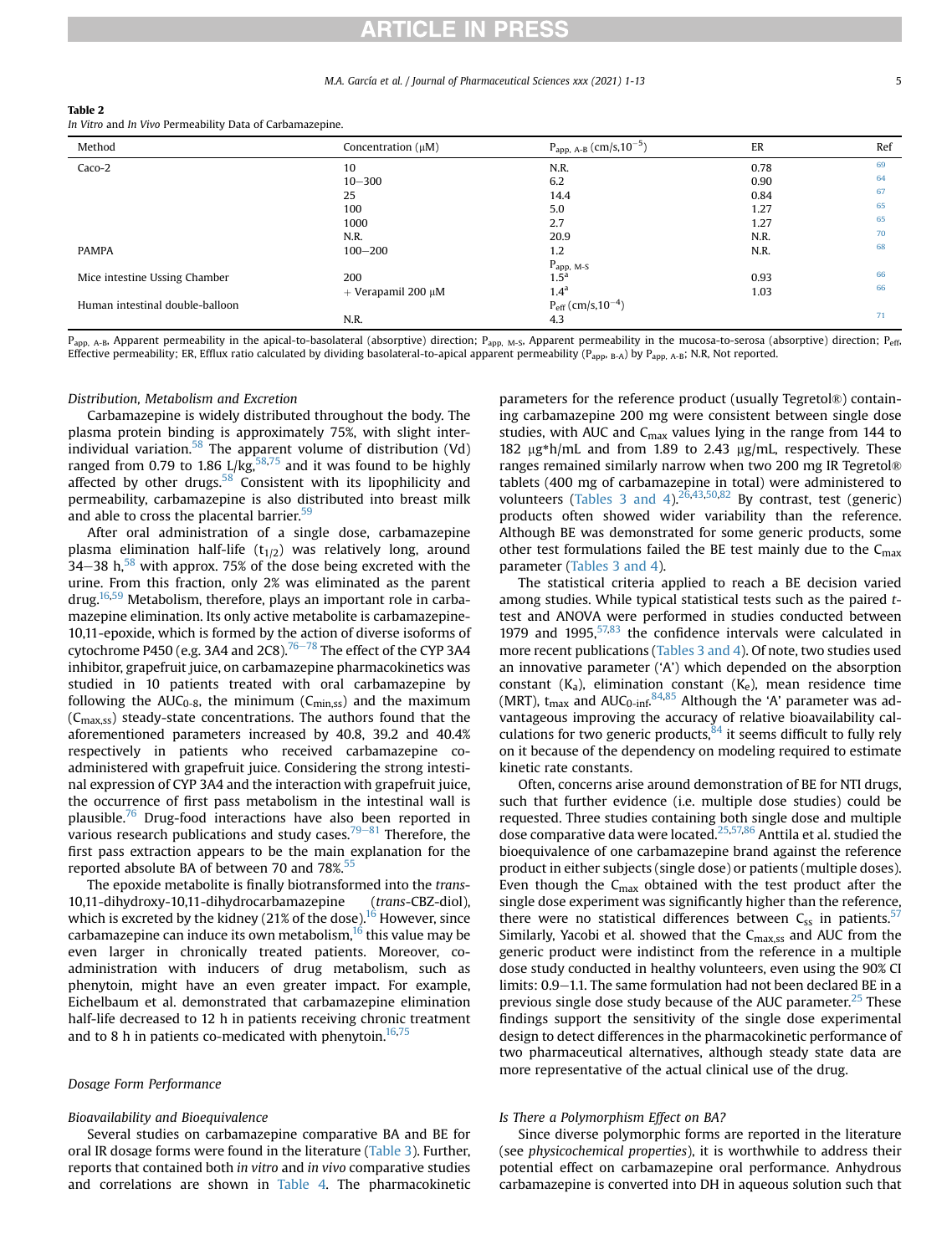<span id="page-5-5"></span><span id="page-5-4"></span><span id="page-5-3"></span><span id="page-5-2"></span><span id="page-5-1"></span>M.A. García et al. / Journal of Pharmaceutical Sciences xxx (2021) 1-13

M.A. García et al. / Journal of Pharmaceutical Sciences xxx (2021) 1-13

<span id="page-5-0"></span>Table 3Summary of Published Bioequivalence Studies on Carbamazepine Immediate Release Tablets in Fasted Humans.

| Subjects (nº Females; Males)       | Study Design                        | Drug Product (Manufacturer)                                                 | Dose (mg)         | $AUC$ ( $\mu$ g <sup>e</sup> h/mL)   | $C_{\text{max}}$ (µg/mL) | Criteria and Result                                              | Ref |
|------------------------------------|-------------------------------------|-----------------------------------------------------------------------------|-------------------|--------------------------------------|--------------------------|------------------------------------------------------------------|-----|
| 9 healthy volunteers (4; 5)        | Single dose, two-period, crossover. | Tegretol® (Ciba Geigy Pharm) <sup>d</sup><br>Neurotol® (Lääke/Farmos Group) | 200<br>200        | 182 <sup>a</sup><br>190 <sup>a</sup> | 2.43<br>3.40             | Paired $t$ -test. Not BEs ( $C_{\text{max}}$ ,<br>$p < 0.001$ ). | 57  |
| 12 healthy volunteers (0; 12)      | Single dose, two-period, crossover, | Tegretol® (Novartis India Limited) <sup>d</sup>                             | 200               | 129 <sup>b</sup>                     | 2.17                     | Paired <i>t</i> -test. Not BEs ( $C_{\text{max}}$ and 'A'        | 85  |
|                                    | randomized.                         | Zen                                                                         | 200               | 150 <sup>b</sup>                     | 3.10                     | parameter, see below).                                           |     |
| 5 healthy volunteers (0; 5)        | Single dose, three-period,          | Tegretol <sup>d</sup>                                                       | 200               | 145 <sup>a</sup>                     | 2.11                     | 'A' parameter (function of: Ka, Ke,                              | 84  |
|                                    | crossover, randomized.              | Temporol <sup>e</sup>                                                       | 200               | 162 <sup>a</sup>                     | 2.49                     | MRT, $t_{max}$ and AUC). BEs.                                    |     |
|                                    |                                     | Karazepin <sup>e</sup>                                                      | 200               | 127 <sup>a</sup>                     | 1.71                     |                                                                  |     |
| 9 healthy volunteers               | Single dose, two-period, crossover, | Tegretol <sup>®d</sup>                                                      | 400               | 272 <sup>b</sup>                     | 5.61                     | ANOVA. BEs.                                                      | 83  |
|                                    | randomized.                         | Marzepine (ICN Galenika) <sup>e</sup>                                       | 400               | 260 <sup>b</sup>                     | 4.29                     |                                                                  |     |
| 6 patients $(2; 4)$                | Multiple doses, two-period,         | Tegretol® (Ciba Geigy Pharm) <sup>d</sup>                                   | <b>PDNA</b>       | NR                                   | <b>NR</b>                | Paired t-test on mean                                            | 57  |
|                                    | crossover.                          | Neurotol® (Lääke/Farmos Group) <sup>e</sup>                                 | <b>PDNA</b>       | <b>NR</b>                            | <b>NR</b>                | concentrations. BEs                                              |     |
| 18 epilepsy patients.              | Multiple doses, Three-period (three | Tegretol (Ciba Geigy Pharm) <sup>d</sup>                                    | <b>PDNA</b>       | 85.6                                 | 11.0                     | MANOVA and IC 90% (0.8-1.25).                                    | 86  |
|                                    | weeks/period), crossover,           | Carmapine (Central-Poly) <sup>e</sup>                                       |                   | 85.0                                 | 10.5                     | BEs, except Panital (AUC).                                       |     |
|                                    | double-blind, randomized, non-      | Carzepine (Condrugs) <sup>e</sup>                                           |                   | 93.0                                 | 11.0                     |                                                                  |     |
|                                    | washout.                            | Panital (Pharmaland)                                                        |                   | 98.2                                 | 10.5                     |                                                                  |     |
| 32 healthy volunteers (0; 32)      | Multiple doses, Two-period (11      | Tegretol (Ciba Geigy Corp.) <sup>d</sup>                                    | 200 t.i.d.        | 153                                  | 7.10                     | ANOVA, IC 90% and IC 95% (0.9                                    | 25  |
|                                    | days/period), crossover, fasted,    | Test (Taro Pharm, Ind, Ltd) <sup>e</sup>                                    | 200 t.i.d         | 156                                  | 7.11                     | $-1.1$ ). BEs                                                    |     |
|                                    | open-label, randomized, non-        |                                                                             |                   |                                      |                          |                                                                  |     |
|                                    | washout.                            |                                                                             |                   |                                      |                          |                                                                  |     |
| 40 patients either seizure-free or | Multiple doses, Two-period (90      | Tegretol (Ciba Geigy Corp.) <sup>d</sup>                                    | <b>PDNA</b>       | $0.61 - 1.87$ <sup>c</sup>           | $6.2 - 16.0$             | Paired t-test on AUC. BEs                                        | 104 |
| with refractory seizures           | days/period), crossover, double     | Epitol (Lemmon Co.) <sup>e</sup>                                            | <b>PDNA</b>       |                                      | $6.7 - 15.9$             |                                                                  |     |
|                                    | blind, randomized, non-             |                                                                             |                   |                                      |                          |                                                                  |     |
|                                    | washout.                            |                                                                             |                   |                                      |                          |                                                                  | 105 |
| 12 young $(6.5-15$ yo) seizure     | Multiple doses, two-periods (six    | Tegretol (Ciba Geigy Corp.) <sup>d</sup>                                    | 100 or 200 (PDNA) | 98.9                                 | 10.2                     | Paired t-test. BEs                                               |     |
| patients $(3, 9)$                  | weeks/period), crossover, non-      | Test (Ethical Generics) <sup>e</sup>                                        |                   | 97.4                                 | 9.91                     |                                                                  |     |
|                                    | washout.                            |                                                                             |                   |                                      |                          |                                                                  |     |

BEs, Bioequivalents; PDNA, Patient's dose not adjusted; NR, Not reported.<br><sup>a</sup> AUC<sub>0-inf</sub>.<br><sup>b</sup> AUC<sub>0-t</sub>.

<sup>c</sup> Minimum and maximum values for intra-patient AUC ratios.<br><sup>d</sup> Reference Product.

e Bioequivalent formulation.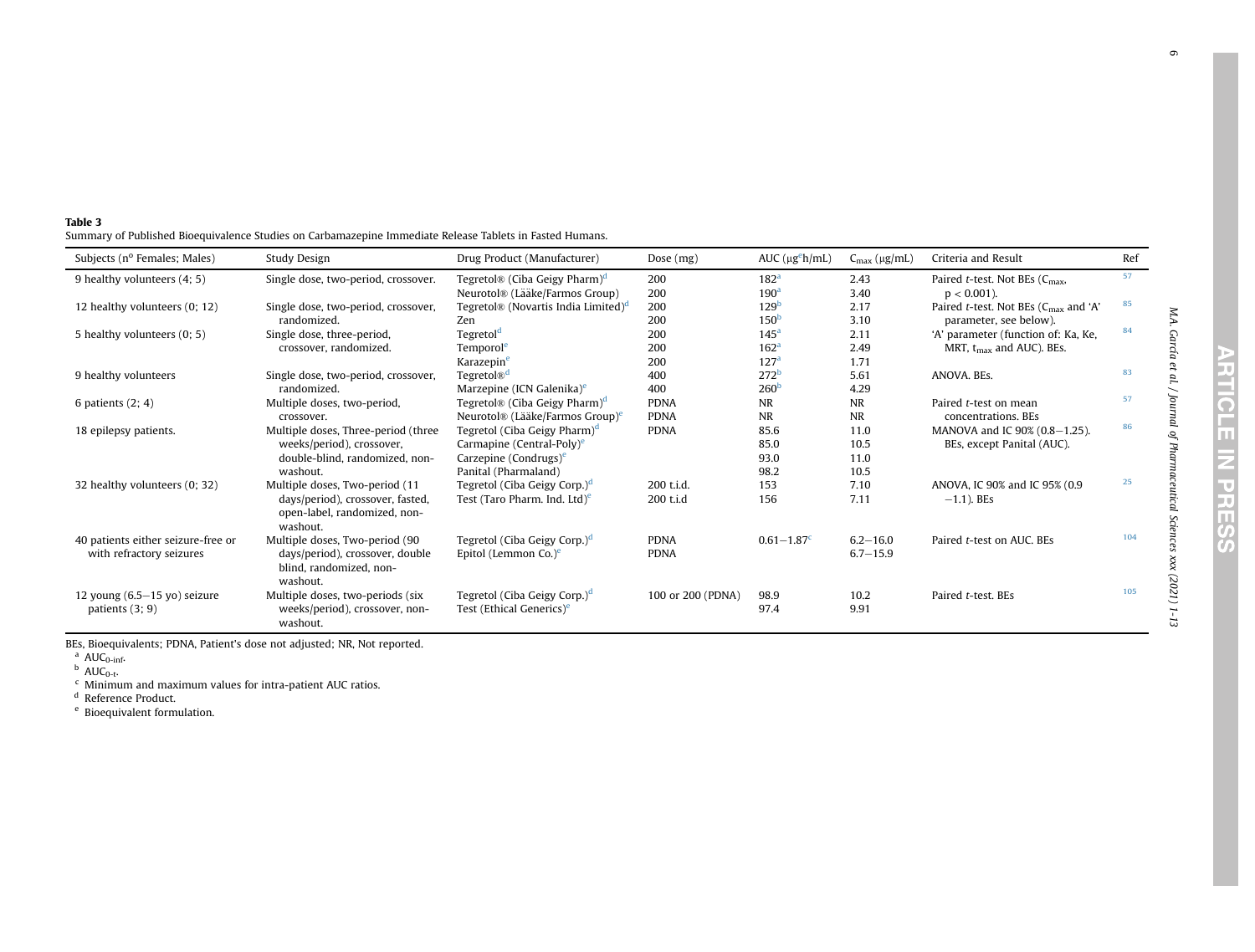<span id="page-6-0"></span>

| Table 4                                                                                                                                         |
|-------------------------------------------------------------------------------------------------------------------------------------------------|
| Summary of Further Single Dose Bioequivalence Studies and Dissolution Conditions Attempting IVIVC for Carbamazepine Immediate Release Products. |

| Drug Product Manufacterer                   | Dose $(mg)$ | $AUC_{0\text{-inf}}$<br>$(\mu g^b h/mL)$ | $C_{\text{max}}$ (µg/mL) | In-Vitro Method Used in the Correlation                                                                        | <b>Correlated Parameters</b>                                      | Other Significant Results              | Ref   |
|---------------------------------------------|-------------|------------------------------------------|--------------------------|----------------------------------------------------------------------------------------------------------------|-------------------------------------------------------------------|----------------------------------------|-------|
| Ciba Geigy Pharmaceuticals. <sup>a</sup>    | 200         | 144                                      | 1.89                     | $>$ Media: 900 mL SLS 1%.                                                                                      | $>$ Fa vs Fd (30-90 min).                                         |                                        | 61    |
| Pharmaceutical Basics: Batch 1 <sup>b</sup> |             | 80.9                                     | 1.15                     | $\geq$ Apparatus: Paddle.                                                                                      | $\geq$ AUC <sub>0-inf</sub> or C <sub>max</sub> vs Fd (15–60 min) |                                        |       |
| Pharmaceutical Basics: Batch 2 <sup>b</sup> |             | 154                                      | 2.69                     | $>$ Speed: 75 rpm.                                                                                             |                                                                   |                                        |       |
| Pharmaceutical Basics: Batch 3 <sup>b</sup> |             | 105                                      | 1.40                     |                                                                                                                |                                                                   |                                        |       |
| Ciba Geigy Pharmaceuticals. <sup>a</sup>    | 200         | 157                                      | 1.95                     | $\geq$ Media: 900 mL SLS 1%.                                                                                   | $>$ Fa vs Fd (30-120 min).                                        |                                        | 102   |
| Inwood                                      |             | 163                                      | 2.32                     | $\triangleright$ Apparatus: Paddle.                                                                            | $\geq C_{\text{max}}$ or T <sub>max</sub> vs Fd (5–30 min).       |                                        |       |
| Sidmak                                      |             | 159                                      | 2.30                     | $>$ Speed: 75 rpm.                                                                                             |                                                                   |                                        |       |
| Purepac <sup>b</sup>                        |             | 163                                      | 2.34                     |                                                                                                                |                                                                   |                                        |       |
| Formulation A                               | 200         |                                          | 1.90                     | $>$ Media: 900 mL SLS 1%.                                                                                      | $\geq$ Correlation parameters obtained                            | Plasma profile of the remaining        | 62    |
| Formulation B                               |             |                                          | 2.70                     | $\geq$ Apparatus: Paddle.                                                                                      | from in vitro and in vivo data from                               | formulation predicted from             |       |
| Formulation C                               |             |                                          | 2.30                     | $>$ Speed: 75 rpm.                                                                                             | three formulations.                                               | correlation parameters.                |       |
| Formulation D                               |             |                                          | 2.50                     |                                                                                                                |                                                                   |                                        |       |
| Ciba Geigy Pharmaceuticals. <sup>a</sup>    | 400         | 296                                      | 4.24                     | $>$ Media: 900 mL simulated USP                                                                                | $\geq$ AUC vs Fd (45–90 min)                                      | Neither SLS 1% nor HCl 1 N             | 97    |
| Amstrongb                                   |             | 331 <sup>c</sup>                         | 5.98                     | intestinal fluid, $pH = 7.5$ .                                                                                 |                                                                   | datacorrelated with in vivo            |       |
| Wayne <sup>b</sup>                          |             | 316 <sup>c</sup>                         | 4.81                     | $\geq$ Apparatus: Paddle.                                                                                      |                                                                   | parameters.                            |       |
| Precimex <sup>b</sup>                       |             | 368 <sup>c</sup>                         | 5.98                     | $>$ Speed: 75 rpm.                                                                                             |                                                                   |                                        |       |
| Ciba Geigy Pharmaceuticals. <sup>a</sup>    | 400         | 296                                      | 4.54                     | $>$ Media: 900 mL SLS 1% or HCl 1 N.                                                                           | $> C_{\text{max}}$ vs Fd <sub>1% SLS</sub> (20-100 min).          | Correlations were also obtained with   | 26,43 |
| Pharmachemieb                               |             | 246                                      | 3.29                     | $\triangleright$ Apparatus: Paddle.                                                                            |                                                                   | HCl 1 N, although worse than with      |       |
| Centrafarm <sup>b</sup>                     |             | 294                                      | 5.90                     | $>$ Speed: 75 rpm.                                                                                             |                                                                   | SLS.                                   |       |
| Pharbitab                                   |             | 292                                      | 6.15                     |                                                                                                                |                                                                   |                                        |       |
| Reference product                           | 400         | 211                                      | 4.34                     | $>$ Media: 900 mL water, SLS 0.5, SLS 1%,                                                                      | $\triangleright$ Fa vs Fd point to point (Level A)                | Overall, acceptable correlations being | 106   |
| Galenika a.d. <sup>b</sup>                  | 400         | 220                                      | 4.74                     | HCl 0.1 N, USP Acetate (pH 4.5), USP<br>phosphate (pH 6.8).<br>$\geq$ Apparatus: Paddle.<br>$>$ Speed: 75 rpm. |                                                                   | SLS 1% the highest $r12$               |       |
| Novartis. <sup>a</sup>                      | 400         | 259                                      | 4.74                     | $>$ Media: 900 mL SLS 0.5 or 1%.                                                                               | $\geq$ Plasma profile predicted from in vitro                     | Dissolution in USP buffer 4.5, 6.8 and | 50    |
| Formulation Test.                           | 400         | 259                                      | 4.34                     | $\geq$ Apparatus: Paddle.                                                                                      | data and in silico modeling.                                      | HCl 0.1 N were not consistent with     |       |
|                                             |             |                                          |                          | $>$ Speed: 75 rpm.                                                                                             |                                                                   | <i>in vivo</i> results.                |       |
| Novartis (Bioeq. Study 1). <sup>a</sup>     | 400         | 238                                      | 3.20                     | $>$ Media: 900 mL SLS 1%.                                                                                      | $>$ In vitro vs in vivo dissolution time                          |                                        | 82    |
| Formulation Test 1                          |             | 238                                      | 3.40                     | $\geq$ Apparatus: Paddle.                                                                                      | $\triangleright$ Fa vs Fd point to point (Level A).               |                                        |       |
| Novartis (Bioeg, Study 2). <sup>a</sup>     |             | 243                                      | 3.20                     | $>$ Speed: 75 rpm.                                                                                             |                                                                   |                                        |       |
| Formulation Test 2 <sup>b</sup>             |             | 230                                      | 2.90                     |                                                                                                                |                                                                   |                                        |       |
| Novartis <sup>a</sup>                       | 400         | 355                                      | 4.00                     | $>$ Media: 900 mL water: 1% SLS.                                                                               | $>$ In vitro vs in vivo dissolution time                          |                                        | 103   |
| <b>Test Formulation</b>                     | 400         | 389                                      | 5.14                     | $\geq$ Apparatus: II.<br>$>$ Speed: 75 rpm.                                                                    | $\triangleright$ Fa vs Fd point to point (Level A).               |                                        |       |

Fd, Fraction dissolved; Fa, Fraction absorbed.<br><sup>a</sup> Reference Product.<br><sup>b</sup> Bioequivalent formulation.<br><sup>c</sup> AUC<sub>0-120</sub>.

<span id="page-6-3"></span><span id="page-6-2"></span><span id="page-6-1"></span>M.A. García et al. / Journal of Pharmaceutical Sciences xxx (2021) 1-13

M.A. García et al. / Journal of Pharmaceutical Sciences xxx (2021) 1-13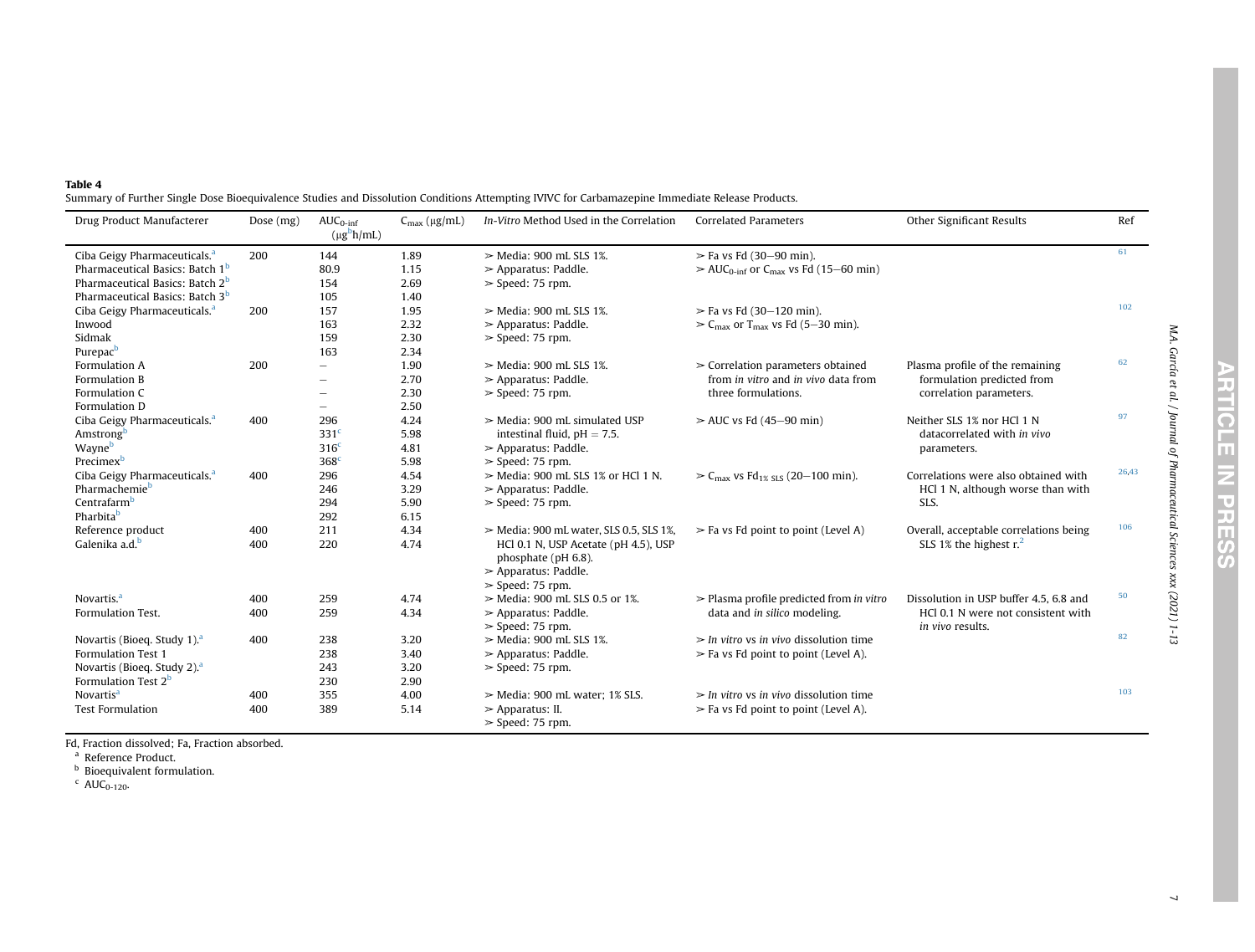8 M.A. García et al. / Journal of Pharmaceutical Sciences xxx (2021) 1-13

the crystallization of this latter form seems to be the kinetic ratelimiting step in dissolution when the concentration exceeds the thermodynamic solubility. Nonetheless, after grinding the solid material, a decrease in the interconversion times was observed. This was associated with a change in the rate-limiting step to the dissolution of the anhydrous form. $37$  All in all, it can be expected that the DH is the most prevalent form in suspensions because of the solution-mediated transformation. Further, the conversion rates of diverse forms of carbamazepine have been reported. Typically, faster conversion of Form I into DH was demonstrated, in comparison with Form III. $34,35,87$  $34,35,87$  $34,35,87$  The intrinsic dissolution rate (IDR) of Form III was only slightly faster than Form I, less than 1.1-fold higher.<sup>[34,](#page-11-29)[36](#page-11-31),[87](#page-12-42)</sup> Most of the studies, however, agreed that anhydrous polymorphs dissolved between 1.6- and 2.3-fold faster than the less soluble DH carbamazepine.<sup>[34](#page-11-29),[36,](#page-11-31)[87,](#page-12-42)[88](#page-12-43)</sup> Conversely, one report showed that amorphous dissolution was slower than the DH in a flow-through apparatus, using HCl 0.1 N as media. In this report, the authors also observed an increment in dissolution rate of the anhydrous form in presence of the wetting agent polysorbate 80. The enhanced dissolution rate was accompanied by a decrease in the crystal length, hence their findings were explained in the light of the anhydrous form having a higher tendency to crystal growth in HCl media.<sup>[89](#page-12-44)</sup>

The presence and effect of polymorphs were studied in four marketed products. The IDR of products in which Forms I and III prevailed displayed the fastest IDR, although the differences were negligible compared to the slowest of those drug products (<1.15fold). Meanwhile, the formulation that contained carbamazepine Form IV showed an IDR 1.8-fold slower than the fastest drug product.<sup>[38](#page-11-33)</sup>

The oral performance of diverse polymorphs was studied in dogs, where the BA of Form III, I and DH in dogs were 69, 48 and 33%, respectively, compared to the oral solution. These results likewise indicate that the BA of Form III was 1.4 or 2.1-fold greater than Form I or DH, respectively.<sup>[34](#page-11-29)</sup> Given that this behavior was not reflected in the in vitro dissolution experiment, the authors suggested that discrepancies might be due to disparities in rates of conversion.  $34,35,87$  $34,35,87$  $34,35,87$  $34,35,87$  Yet, the situation in humans is dissimilar. In this regard, Kahela et al. administered 200 mg of either anhydrous carbamazepine or DH in hard gelatin capsules to healthy volunteers. The in vitro dissolution results differed between the two formulations, but no differences were found in AUC and  $C_{\text{max}}$  parameters.<sup>89</sup> Likewise, Elqidra et al. prepared IR tablets containing 200 mg of different carbamazepine polymorphs, which were compared to the reference product, Tegretol®. The authors found that AUC and  $C_{\text{max}}$  values of drug product 1 (containing Form I), 2 (containing bulk carbamazepine), and 3 (the reference) were statistically insignificantly different from another. $90$ 

#### Excipients and Manufacturing Effects on BA

[Table 5](#page-7-0) displays the excipients present in IR carbamazepine 200 mg tablets with a market authorization (MA) in diverse countries. Besides carbamazepine 200 mg tablets, some companies

#### <span id="page-7-0"></span>Table 5

Excipients Present in Carbamazepine IR Tablets 200 mg with Marketing Authorization (MA) in Diverse ICH and Associated Countries and the Minimal and Maximal Excipient Amount Present per Dosage Unit in Solid Oral Drug Products with MA in US.

| Excipient                   | Drug Products <sup>a</sup> , by Country <sup>b</sup> That Granted the MA <sup>c</sup>                 | Range Present in Solid Oral Dosage<br>Form with MA in US $(mg)^d$ |
|-----------------------------|-------------------------------------------------------------------------------------------------------|-------------------------------------------------------------------|
| Carmellose sodium           | AU (1), CA (8), DE (12,13), ES (18), NL (23,26), UK (28), US (30)                                     | $3 - 160$                                                         |
| Croscarmellose sodium       | BR (3-7), DE (14,16), US (29,32,34)                                                                   | $9 - 165$                                                         |
| Cellulose, hydroxypropyl    | $CN (11)$ , $IP (21,22)$                                                                              | $0.4 - 198$                                                       |
| Cellulose, ethyl            | US (34)                                                                                               | $2 - 292$                                                         |
| Cellulose, methyl           | NL(24)                                                                                                | $3 - 184$                                                         |
| Cellulose, microcrystalline | AU (1,2), BR (3-7), CA (8-10), DE (12-17), ES (18,19), JP (20-22), NL (25,26), UK (27,28), US (29,30) | $27 - 1553$                                                       |
| Silicon dioxide             | AU (1,2), BR (4–6), CA (8,9), CN (11), DE (12,14–17), ES (18,19), NL (25,26), UK (27,28), US (30–34)  | $3 - 139$                                                         |
| Gelatin                     | DE (13), NL (23), US (33)                                                                             | $2 - 756$                                                         |
| Glycerin                    | US (33,34)                                                                                            | $1 - 249$                                                         |
| Hypromellose                | $IP(20)$ , US $(31)$                                                                                  | $1.2 - 537$                                                       |
| Lactose                     | BR (5), US (34)                                                                                       | $33 - 2500$                                                       |
| Magnesium stearate          | AU (1,2), BR (3-7), CA (8-10), CN (11), DE (12-17), ES (18,19), JP (20-22), NL (23-26), UK (29-34)    | $0.2 - 401$                                                       |
| Povidone                    | BR $(3-7)$ , CA $(10)$ , DE $(17)$                                                                    | $0.5 - 240$                                                       |
| Sodium laurylsulphate       | BR (6), CA (10), DE (17)                                                                              | $0.3 - 148$                                                       |
| Sodium starch glycolate     | AU (2), CA (10), DE (15), ES (19), NL (25), UK (27), US (31,34)                                       | $2.4 - 876$                                                       |
| Starch                      | BR (5,7), CN (11), DE (17), JP (20,21), NL (23, 24), US (31,33)                                       | $0.4 - 1000$                                                      |
| Starch, hydroxypropyl       | IP(22)                                                                                                |                                                                   |
| Starch, pregelatinized      | AU (2), NL (24,25), UK (27), US (31,32)                                                               | $32 - 453$                                                        |
| Stearic acid                | US (33)                                                                                               | $5 - 72$                                                          |
| Talc                        | AU (2), IP (21), NL (24,25), UK (27)                                                                  | $2 - 1000$                                                        |

<span id="page-7-1"></span>a Manufacturers: 1: Novartis Pharmaceuticals Australia Pty Ltd.; 2: Alphapharm Pty Ltd.; 3: EMS S/A.; 4: Cristália Prod. Quím. Farm. Ltda.; 5: Brainfarma Indústria Química e Farmacêutica S.A.; 6: Laboratorio Teuto S/A.; 7: Sanval Comércio e Indústria Ltd.; 8: TARO PHARMACEUTICALS INC.; 9: NOVARTIS PHARMACEUTICALS CANADA INC.; 10: TEVA CANADA LIMITED; 11: Beijing Novartis Pharma Ltd.; 12: HEUMANN PHARMA GmbH; 13: RATIOPHARM GmbH; 14: NOVARTIS PHARMA GmbH; 15: 1 A Pharma GmbH; 16: Aristo Pharma GmbH; 17: neuraxpharm Arzneimittel GmbH; 18: Novartis Farmacéutica, S.A.; 19: Laboratorios Normon, S.A.; 20: Sun Pharma; 21: Kyowa Pharmaceutical Industry; 22: Fujinaga Pharm; 23: Apotex Europe B.V.; 24: Centrafarm B.V.; 25: Mylan B.V; 26: Novartis Pharma B.V.; 27: Mylan; 28: Novartis Pharmaceuticals UK Ltd.; 29: APOTEX INC ETOBICOKE SITE; 30: TARO PHARMACEUTICAL INDUSTRIES LTD; 31: TORRENT PHARMACEUTICALS LTD; 32: UMEDICA LABORATORIES PRIVATE LTD; 33: NOVARTIS PHARMACEUTICALS CORP; 34: TEVA PHARMACEUTICALS USA INC.

<span id="page-7-2"></span><sup>b</sup> Countries: AU: Australia; BR: Brazil; CA: Canada; CN: China, DE: Germany, ES: Spain, JP: Japan, NL: the Netherlands, UK: United Kingdom, US: United states.

<span id="page-7-3"></span><sup>c</sup> Therapeutic Goods Administration (TGA). Available at: <https://www.tga.gov.au>. Accessed May 05, 2020.; ANVISA (Brazilian Health Regulatory Agency). Available at: [www.](http://www.anvisa.gov.br) [anvisa.gov.br](http://www.anvisa.gov.br) Accessed May 26, 2020.; Health Canada. Available at: [www.hc-sc.gc.ca.](http://www.hc-sc.gc.ca) Accessed May 11, 2020.; China Food and Drug Administration (CFDA). Available at: [http://](http://en.nhc.gov.cn) [en.nhc.gov.cn.](http://en.nhc.gov.cn) Accessed May 04, 2020.; Bundesinstitut für Arzneimittel und Medizinprodukte (BfArM). Available at: [https://www.pharmnet-bund.de.](https://www.pharmnet-bund.de) Accessed May 04, 2020.; Spanish Agency for Medicines and Health Products. Available at: [www.aemps.es](http://www.aemps.es). Accessed May 11, 2020.; Pharmaceuticals and Medical Devices Agency (PMDA). Available at: [https://www.pmda.go.jp/english/.](https://www.pmda.go.jp/english/) Accessed May 04, 2020.; Medicines Evaluation Board. Available at: [www.cbg-meb.nl.](http://www.cbg-meb.nl) Accessed May 11, 2020.; Electronic medicines compendium. Available at: [www.medicines.org.uk/emc](http://www.medicines.org.uk/emc). Accessed May 06, 2020.; National Institute of Health. US National Library of Medicine. Available at: [www.dailymed.](http://www.dailymed.nlm.nih.gov) [nlm.nih.gov](http://www.dailymed.nlm.nih.gov). Accessed May 06, 2020.

<span id="page-7-4"></span><sup>d</sup> U.S. Food and Drug Administration. Available at: <https://www.fda.gov/drugs/drug-approvals-and-databases/inactive-ingredients-database-download>. Accessed August 27, 2020.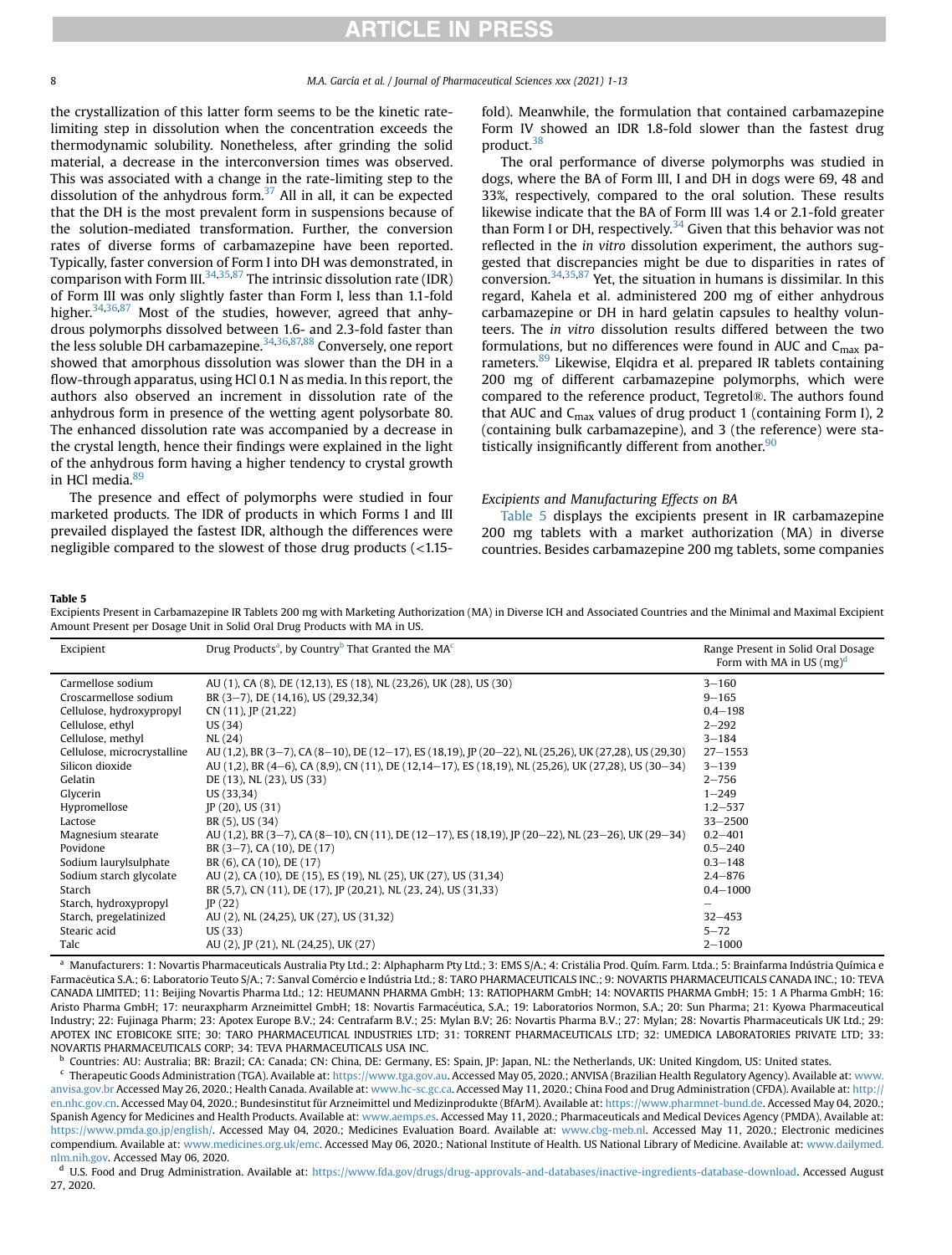also manufacture IR tablets containing 100, 300 or 400 mg, although the qualitative composition declared is the same.

Being a poorly aqueous soluble drug, the presence of SLS in IR tablets may enhance carbamazepine's oral performance by increasing either the wettability or solubility.[44](#page-11-35) In this monograph we found three generic products that declared SLS in their qualitative composition [\(Table 5](#page-7-0)). As mentioned above, carbamazepine is a highly permeable drug with almost complete absorption. Therefore, if any SLS effect will occur, this will most likely be reflected in the  $C_{\text{max}}$  parameter.

The quantitative amount of SLS in solid oral dosage forms with a MA in the United States ranges from 0.3 to 148 mg. However, the upper limit may not be representative for a 200 mg carbamazepine formulation, since this would imply an extremely high relative amount of SLS in those formulations. Considering that these three generic products were granted with a MA in their respective countries (and thus, it is very likely that bioequivalence has been previously demonstrated), we believe that SLS amounts in carbamazepine IR tablets may be near or even below the lower limit reported by the FDA's inactive ingredient database ([Table 5\)](#page-7-0).

Besides carbamazepine IR tablets, chewable tablets have also been developed and are currently available in the market. $29$  The clinical pharmacokinetic performance of chewable relative to IR tablets was studied in adults and young populations. Chan et al. carried out a single dose, three-period, crossover study in six healthy volunteers who were administered the IR product, chewable tablets swallowed as a whole (SW) and chewable tablets chewed for 30 s before swallowing (CHW). Among these treatments, only CHW failed the BE study (95% CI,  $>$  20%) due to the C<sub>max</sub>  $(4.19 \text{ µg/mL})$ , which was 1.25-fold greater than the reference  $(3.36 \,\mu g/mL)$ . However, the IR and CHW treatments were compared once again in a multiple doses study conducted in ten healthy volunteers, where no significant differences between  $C_{ss}$ (4.9–5.0  $\mu$ g/mL) were found.<sup>[91](#page-12-46)</sup> Likewise, another multiple dose, two-period, crossover study conducted in young epileptic patients (6-14 yr) displayed that  $C_{\text{max,ss}}$ ,  $C_{\text{ss}}$  and AUC were not different between the IR and the chewable product.<sup>[92](#page-12-47)</sup> In that study no information was given about whether the chewable tablets were swallowed as a whole or chewed.

The effect of particle size on BA has also been investigated. Dam et al. measured carbamazepine plasma profiles in epileptic patients after the administration of two tablets manufactured with either small (test product, in average  $2-3 \mu m$ ) or large (reference product, in average 100–150  $\mu$ m) particle sizes. The authors found that C<sub>max</sub> of the carbamazepine product with the large particle size was just 75% of that of the product with the small particle size.<sup>[93](#page-12-48)</sup> Therefore, it is plausible that discrepancies in particle sizes could explain outcomes in some studies that have been unable to demonstrate BE.

### Dissolution and IVIVC

Dissolution conditions for carbamazepine according to the U.S. Pharmacopeia (USP) 42nd edition are 900 mL of water containing 1% of sodium laurylsulfate (SLS 1%) as the dissolution medium, in USP type II apparatus (paddle) at a rotational speed of 75 rpm. $10,94$  $10,94$ However, the specifications depend on the product. Pharmacopeial Test 1 applies only to 100 mg chewable tablets and is thus out of the scope of this manuscript. For IR tablets two different specifications are listed: Test 2:  $45-75%$  of drug dissolved within 15 min, and no less than  $75\%$  after 60 min; or Test 3:  $60-85\%$  of drug dissolved within 15 min, and no less than 75% after 60 min.

Mittapalli et al. studied six IR marketed drug products containing 200 mg of carbamazepine tablets under different conditions. All six formulations met USP criteria when the USP conditions were applied, however the SLS-containing media were not able to distinguish among formulations.<sup>[45](#page-11-53)</sup> Instead, the authors

obtained more discriminating dissolution profiles when experiments were carried out in SLS-free HCl 0.1 N media. However, the clinical relevance of these findings is unclear because no in vivo data were reported. $45$  Using the USP type IV apparatus, Medina et al. were able to discriminate better between five different marketed drug products than was possible with the USP monograph method.<sup>[95](#page-12-50)</sup> Here too, the lack of *in vivo* data makes it impossible to draw conclusions about the biorelevance of the results.

Overall, [Table 4](#page-6-0) shows that USP dissolution conditions resulted in the best biorelevance for carbamazepine IR tablets. Nine out of ten studies achieved good correlations and/or predictions of plasma-time profiles from in vitro dissolution data using the pharmacopeial conditions. Replacing SLS by an acidic medium (HCl 1 N) also displayed good correlation,  $43,96$  $43,96$  $43,96$  but did not show superiority over the SLS 1% medium. $43$  Examples for successful correlations obtained with SLS 1% are shown in [Fig. 2.](#page-9-0) The performance of different SLS concentrations has also been assessed where one report showed that SLS 0.5% enabled successful prediction of plasma-time profiles, $50$  while other work displayed the best pre- $\det$  dictions with SLS 0.1%.<sup>[63](#page-12-8)</sup> Conversely, only one study reported that neither SLS nor HCl media correlated well with AUC parameter.<sup>[97](#page-12-52)</sup>

The results from the literature agree that best correlations were obtained when using fraction dissolved (Fd) within  $30-90$  min. However, the choice of the in vivo parameter for establishing the correlation (Fa, AUC,  $C_{\text{max}}$ ) was diverse, as shown in [Fig. 2](#page-9-0) and [Table 4](#page-6-0). Of note, some good correlations were also found with Fd at 5 min, although this might be irrelevant as this timeframe is shorter than the gastric emptying time (around 15 min). $43$ 

### **Discussion**

#### Solubility

The highest strength of carbamazepine as an IR solid dosage recommended in the EML is 200 mg. Regulatory FDA guidance recommend the use of USP buffers within the pH range  $1.2-6.8$ (chloride, acetate or phosphate) to assess drug solubility.<sup>7</sup> However other buffers can be used whenever justified.<sup>1[,6](#page-11-3)</sup> Considering the lack of physiologically relevant ionization, carbamazepine's solu-bility should not be dependent on the type of buffer. [Table 1](#page-2-0) shows that carbamazepine solubility was insensitive to pH and any other biorelevant content (i.e. bile components present in simulated media). [Table 1](#page-2-0) also reports D/S ratio values, which reflect the volume of medium needed to dissolve the respective dose strength. The D/S ratio ranged from 588 to 849 mL, respectively and thus is 2.4- to 3.4-fold higher than the cut off volume of 250 mL stipulated by the regulators.<sup>[7](#page-11-54)</sup> Consistently, Amidon et al. reported a  $D/S$  ratio of 769 mL, implying that a dose number (Do) of around 3 can be obtained for a dose of 200 mg $^{39}$  $^{39}$  $^{39}$  This number is even greater when the highest recommended single clinical dose, 400 mg, is considered, as required by the regulatory guidances. $2,6$  $2,6$  Therefore, carbamazepine can be unequivocally classified as a "not highly soluble" drug according to the BCS.

### Permeability

Different methodologies can be used to assess drug permeability. An API is considered highly permeable if the extent of its absorption (using the Fa parameter) is equal or higher than 85%, provided its stability in the gastrointestinal tract. The guidances recommend conducting either mass balance in humans or absolute BA experiments as a first preference to classify the API permeability. In the literature, both mass balance and BA studies are available and these consistently suggest that oral carbamazepine bioavailability is around 70–80%.<sup>[51](#page-11-44)–[53,](#page-11-44)[55](#page-12-0)</sup> However, it is very likely that this range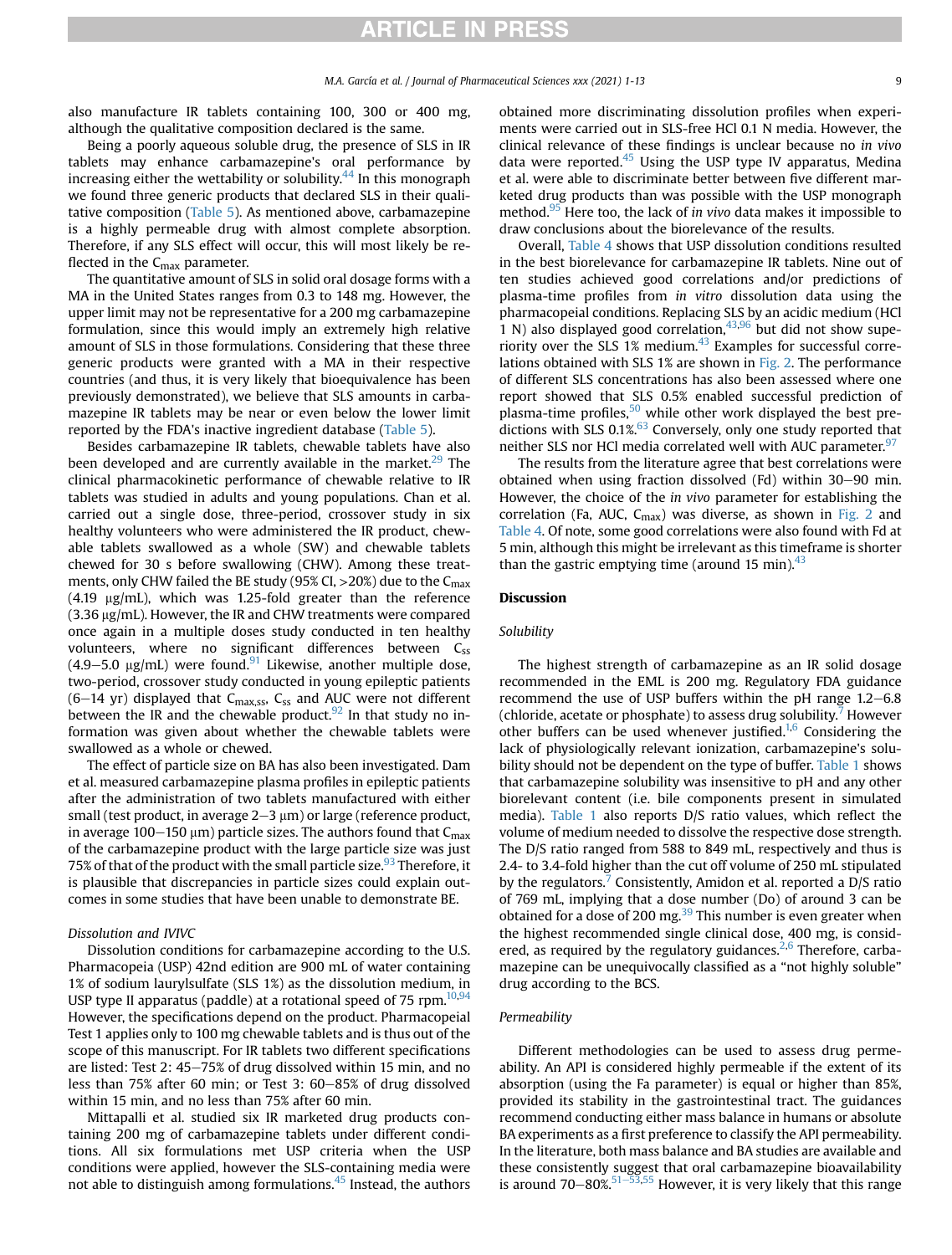<span id="page-9-0"></span>10 M.A. García et al. / Journal of Pharmaceutical Sciences xxx (2021) 1-13



**Fig. 2.** Examples of level C (upper panels, circles) and level A (lower panels, crosses) IVIVC found in literature using 900 mL of SLS 1% in the USP type II apparatus at 75 rpm. Data<br>was digitalized from Ref.<sup>[61](#page-12-6)</sup> (a),<sup>[43](#page-11-37),</sup> mazepine's dose utilized in each study (g) in order to allow data comparison. Differences between correlations in panel C may be consequence of the scaling step carried out in Bermejo and coauthors' study (red crosses).

underestimates the true absorption, as the first pass extraction seems to play an important role in carbamazepine oral disposition. In fact, the oral BA of carbamazepine in patients increased by 40% when it was co-administered with grapefruit juice (which contains CYP3A4 inhibitors) compared to co-administration with water. $\frac{76}{6}$ 

The BCS framework was developed using human permeability data obtained with intestinal perfusion techniques which allow direct permeability assessment. The effective permeability of carbamazepine was measured as  $4.3 \times 10^{-4}$  cm/s, 3.3-fold larger than the high permeability marker, metoprolol.<sup>[71](#page-12-10)</sup> Such a study provides confirmatory evidence to classify carbamazepine as a highly permeable drug. Consistently, several surrogate in vitro experiments shown in [Table 2](#page-4-1) point toward the same conclusion. The FDA and the recently published ICH M9 guidances permit the use of in vitro Caco-2 cell experiments as a surrogate method to assess drug permeability.<sup>[7,](#page-11-54)[8](#page-11-55)</sup> Therefore, the good agreement between in vivo and in vitro observations published in the literature on carbamazepine provides additional support for the regulatory decision of including cell monolayer experiments as a surrogate tool for permeability evaluation.

The classification of carbamazepine as "highly permeable" is also in line with its molecular structure  $(Fig, 1)$  and reported LogP values. Indeed, carbamazepine is currently listed in both guidances as a high permeability model drug.<sup>7,[8](#page-11-55)</sup> Moreover, *in vivo* linearity within the dose range 50–[60](#page-12-5)0 mg was demonstrated, $59,60$  and supported by in vitro bidirectional studies in presence or absence of inhibitors that confirmed the null role of intestinal transporters (i.e. P-gp and BCRP).

#### BCS Classification

In 1995, Amidon et al. used carbamazepine as an example of a low solubility API ( $Do = 3$ ).<sup>39</sup> Thereafter, many publications supported its classification as a BCS class  $2.\frac{42,98-100}{8}$  $2.\frac{42,98-100}{8}$  $2.\frac{42,98-100}{8}$  $2.\frac{42,98-100}{8}$  $2.\frac{42,98-100}{8}$  For instance, Kasim et al. classified the drugs in the WHO list of essential medicines according to the BCS framework. The authors used LogP values indirectly ac-counting for permeability, which resulted in a Class 2 classification.<sup>[42](#page-11-40)</sup> However, regulatory guidances do not consider descriptors of lipophilicity (i.e. LogP, LogD) in assessing drug permeability.<sup>1, $\bar{6}$ ,[7](#page-11-54)</sup> Regarding the evidence found, data from both in vivo and in vitro experiments lead to high permeability classification. Indeed, the FDA guidance lists carbamazepine as a model drug of high permeability.<sup>7</sup> Furthermore, the several examples of successfully achieved IVIVC demonstrate that carbamazepine dissolution, and not the permeation, would be the rate limiting step in its oral absorption[.43](#page-11-37),[50](#page-11-43)[,62](#page-12-7),[63,](#page-12-8)[82](#page-12-18)[,96](#page-12-51) Considering the whole body of evidence collected, carbamazepine can be classified as a BCS Class 2 drug.

#### Surrogate Techniques for In Vivo BE Testing

Given that carbamazepine dissolution appears to control carbamazepine absorption rate from IR products, a dissolution test may be an appropriate surrogate assay and thus a valuable tool for predicting the outcome of a BE study. This would be meaningful only if a high probability of detecting bioinequivalence by this method is demonstrated.<sup>[101](#page-12-54)</sup>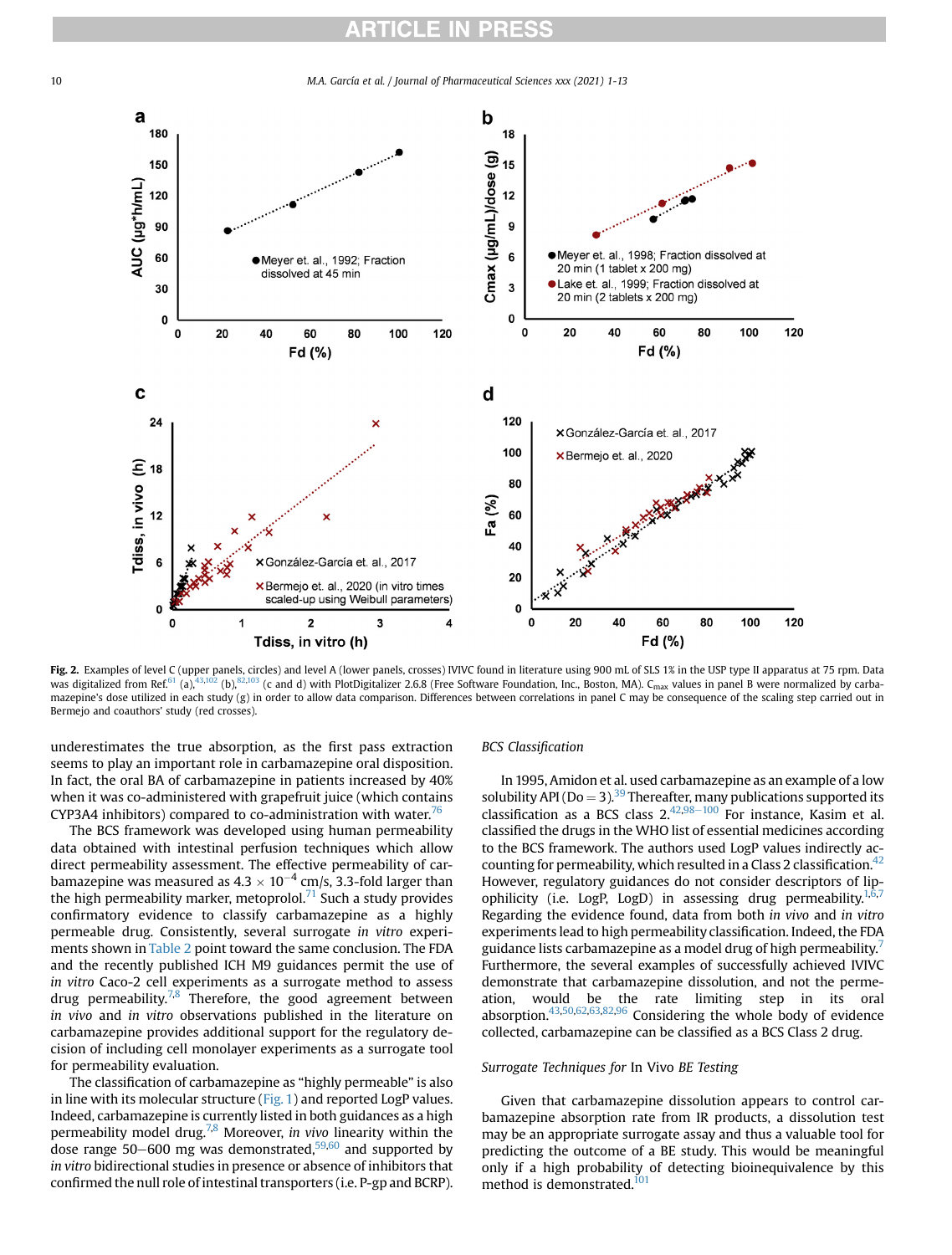IVIVCs were achieved in two studies that used SLS-free media: HCl 0.1 N and Simulated USP intestinal fluid at pH 7.5, respectively. However, the potential of using SLS-free buffers remains controversial. For instance, the absence of relevant pKa led to assume that the pH would not play a significant role in dissolution and solubility. Actually, water, as well as other aqueous buffers in the pH range  $1.2-6.8$ , were unable to discriminate between bioinequivalent formulations.[50](#page-11-43) In contrast, SLS not only increased the solubility of carbamazepine [\(Table 1\)](#page-2-0), but also its dissolution,  $44,46$  $44,46$  suggesting a need to assess the concentration of SLS in the dissolution media. In this regard, several reports of successful IVIVC found in the literature endorse the use of SLS 1% as a suitable dissolution media for IR solid oral products containing carbamazepine.<sup>[26](#page-11-21)[,43](#page-11-37),[50](#page-11-43)[,61](#page-12-6)[,62](#page-12-7),[82](#page-12-18)[,102](#page-12-55)</sup> As shown in [Table 4](#page-6-0), the USP conditions (900 mL SLS 1%, apparatus II, 75 rpm) appears to be sufficiently discriminating in terms of detecting a failure to meet bioequivalence. Nine out of the ten studies found in the literature achieved successful IVIVCs by using the USP conditions.  $26,43,50,61,62,82,102$  $26,43,50,61,62,82,102$  $26,43,50,61,62,82,102$  $26,43,50,61,62,82,102$  $26,43,50,61,62,82,102$  $26,43,50,61,62,82,102$  $26,43,50,61,62,82,102$  $26,43,50,61,62,82,102$  $26,43,50,61,62,82,102$  $26,43,50,61,62,82,102$  These data strongly support the application of this method as a surrogate technique. It is plausible that the usefulness of SLS 1% as in vitro dissolution media relies on the high carbamazepine solubility in this media ([Table 1\)](#page-2-0), which provides an improved sink for carbamazepine similar to the one in vivo cause by its high intestinal permeability [\(Table 2\)](#page-4-1). Lastly, although certain changes in the dissolution media and apparatus have been proposed to detect some differences that the USP method did not pick up (see section Dissolution and IVIVC), these approaches have not been verified with in vivo data yet.

In summary, pharmacopeial dissolution conditions appear to be useful not only for quality control purposes, but also a promising way forward to establishing meaningful IVIVCs for solid oral IR dosage forms containing carbamazepine. The most appropriate absorption parameters (AUC,  $C_{\text{max}}$ , Fa) to correlate against Fd over the dissolution timeframe of  $5-100$  min are still to be standardized. Thus, a generally applicable method with regulatory impact does not exist yet. Therefore, further definition of the parameters to be used for establishing meaningful correlations would be necessary before enabling the USP method to function as an in vitro surrogate technique for BE studies.

#### Risk of Bioinequivalence Caused by Excipients and/or Manufacturing

The risk of bioinequivalence of oral solid IR dosage forms has been reported to be intrinsically high for BCS class 2 drug products, due to their physicochemical properties, as well as the formulation and its solubilization principles. Given the existence of diverse carbamazepine forms, the potential influence of polymorphism in the clinical performance becomes an attractive topic for research. The most prevalent polymorphs in tablets were forms I and III, which are transformed into DH in aqueous solution (form I faster than III). $38$  Nevertheless, the actual implications of this interconversion in the carbamazepine oral performance are still not clear.

As member of the BCS class 2 group, excipients modifying carbamazepine solubility and dissolution (i.e. surfactants) would be of concern. The risk of a false positive BE decision would remain high as long as the discrimination capacity of the applied test is poor. Diverse excipients, including SLS, were found in carbamazepine IR tablets with a MA [\(Table 5](#page-7-0)). However, there is still uncertainty regarding the excipient amounts and processes involved in the manufacture of those products. In one of the aforementioned IVIVC studies, the USP test was discriminating enough to establish a proper IVIVC even though the qualitative composition of the bioinequivalent formulations was different. $43$  This example provides evidence of the ability of the USP method to assess the risk of inequivalence due to differences in excipients and/or manufacturing processes. Meanwhile, the substantial evidence of

carbamazepine formulations failing to meet BE requirements ([Tables 3 and 4\)](#page-5-0) suggests that the risk of a carbamazepine product to fail bioequivalence testing is high.

#### Patient's Risks Associated with Bioinequivalence

Regulators have the responsibility of approving generic drug products based on evidence of BE. Therefore, the risk of a failure detecting bioinequivalence merits to be assessed also in terms of efficacy and safety. Hence, the approval of a non-bioequivalent product could negatively impact not only the efficacy of treatment, but also the patient's safety. This risk should thus be deemed as high.

Conventional in vivo BE studies are usually conducted on a single dose manner; thus, it could be argued that this experiment might overestimate the actual clinical relevance of the formulation tested applying such a study design. Yet, the fact that carbamazepine is an NTI compound supports its classification as presenting a high risk for the BCS-Biowaiver approach to bioequivalence.

### **Conclusions**

Various carbamazepine polymorphs and hydrates have been reported; however, they appear to have a negligible impact on the in vivo performance in humans. Carbamazepine displays a pHindependent poor aqueous solubility at the highest strength/clinical doses. Additionally, even though the extent of absorption does not seem to meet the guidance requirements for high permeable drugs, it is very likely that this was caused by the first pass effect rather than poor drug dissolution/permeability. Direct permeability measurements in in vivo and various in vitro models support this conclusion. In consequence, carbamazepine can be classified as a BCS class 2 drug. Further, the overlapping therapeutic and toxic plasma concentrations lead us to consider carbamazepine as a NTI drug. Taken together, both the BCS and NTI classification suggest that a biowaiver of the in vivo BE test is not recommended for carbamazepine IR drug products according to current regulatory guidances.

Nevertheless, several successful examples of IVIVC agreed that the USP dissolution conditions (900 mL water 1% SLS, apparatus II and 75 rpm) were sufficiently discriminative between bioinequivalent products. Further research on choosing the adequate correlation parameters, stressing test sensitivity and defining acceptance ranges, as well as risk assessment on efficacy and safety, is needed to determine whether the in vitro USP method can provide a surrogate technique for in vivo BE studies. Currently however, a biowaiver for carbamazepine cannot be recommended and the bioequivalence of immediate solid oral dosage forms of carbamazepine should be assessed in an appropriately designed clinical pharmacokinetic study.

#### Aknowledgments

MAG received financial support from the Agencia Nacional de Investigación y Desarrollo (ANID), Becas de doctorado en el extranjero,  $n^{\circ}$  72180466. The contributions of Dirk Barends to this manuscript are gratefully acknowledged.

#### <span id="page-10-0"></span>References

<sup>1.</sup> WHO. World Health Organization, WHO Technical Report Series, No 937. Annex 8. Proposal to Waive In Vivo Bioequivalence Requirements for WHO Model List of Essential Medicines Immediate-Release, Solid Oral Dosage Forms. World Health Organization; 2006. [http://apps.who.int/medicinedocs/documents/s19640en/](http://apps.who.int/medicinedocs/documents/s19640en/s19640en.pdf) [s19640en.pdf.](http://apps.who.int/medicinedocs/documents/s19640en/s19640en.pdf) Accessed August 5, 2018.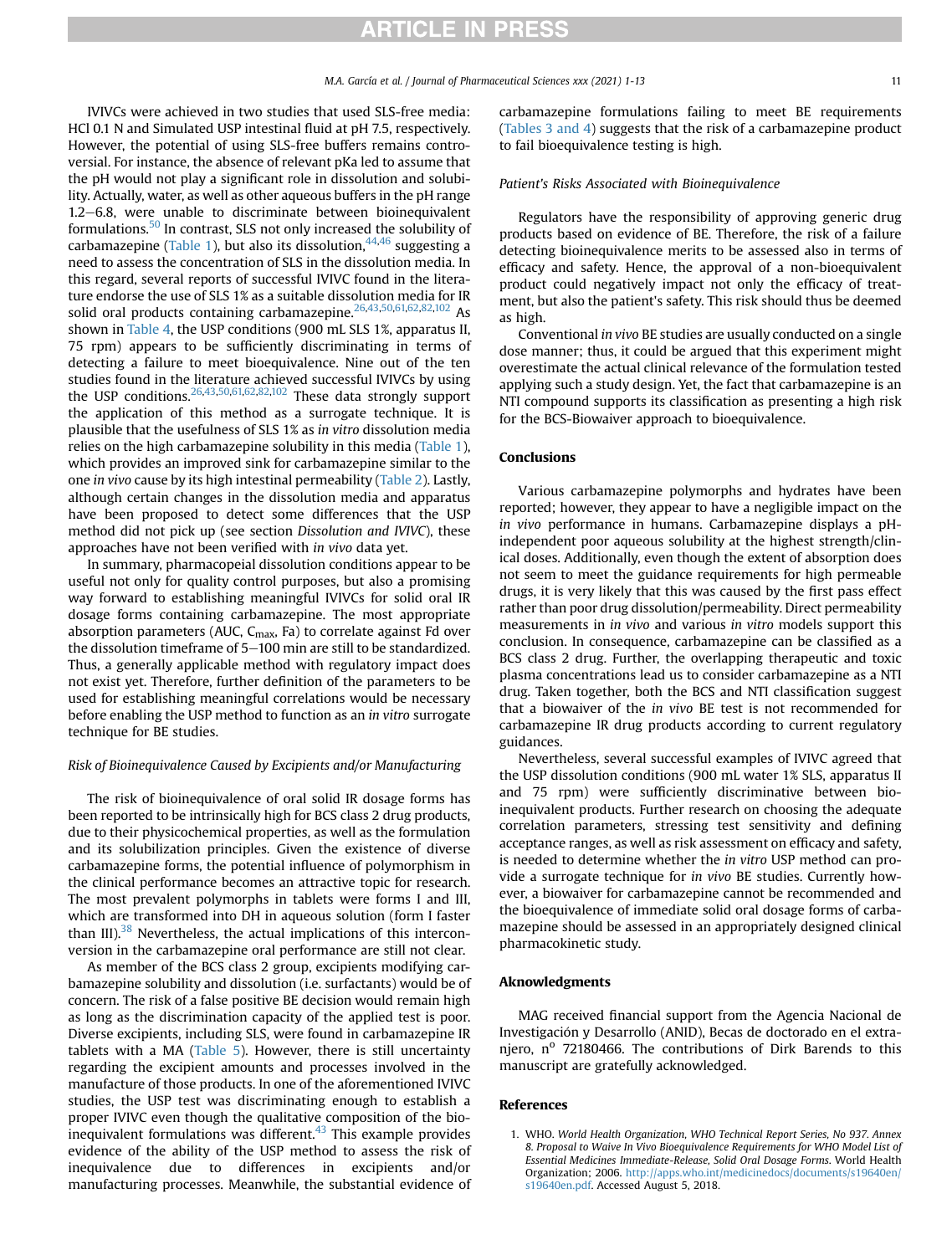#### 12 M.A. García et al. / Journal of Pharmaceutical Sciences xxx (2021) 1-13

- <span id="page-11-49"></span><span id="page-11-48"></span><span id="page-11-0"></span>2. WHO. 21st Edition World Health Organization. WHO Model List of Essential Medicines. twentieth ed. World Health Organization; 2019. [https://www.who.](https://www.who.int/medicines/publications/essentialmedicines/en) [int/medicines/publications/essentialmedicines/en.](https://www.who.int/medicines/publications/essentialmedicines/en) Accessed August 5, 2018.
- <span id="page-11-25"></span>3. WHO. 7th Edition World Health Organization. WHO Model List of Essential Medicines for Children. twentieth ed. World Health Organization; 2019. [https://www.who.int/medicines/publications/essentialmedicines/en.](https://www.who.int/medicines/publications/essentialmedicines/en) Accessed August 5, 2018.
- <span id="page-11-1"></span>4. [Vogelpoel H, Welink J, Amidon GL, et al. Biowaiver monographs for immediate](http://refhub.elsevier.com/S0022-3549(21)00098-8/sref4) [release solid oral dosage forms based on biopharmaceutics classi](http://refhub.elsevier.com/S0022-3549(21)00098-8/sref4)fication [system \(BCS\) literature data: verapamil hydrochloride, propranolol hydro](http://refhub.elsevier.com/S0022-3549(21)00098-8/sref4)chloride, and atenolol. J Pharm Sci[. 2004;93\(8\):1945-1956.](http://refhub.elsevier.com/S0022-3549(21)00098-8/sref4)
- <span id="page-11-2"></span>5. FIP. International pharmaceutical Federation. Biopharmaceutics classification system (BCS). http://www.fi[p.org/bcs\\_monographs](http://www.fip.org/bcs_monographs); 2009. Accessed January 24, 2019.
- <span id="page-11-3"></span>6. EMA. European Medicines Agency, Committee for Medicinal Products for Human Use (CHMP). Guideline on the Investigation of Bioequivalence. London, UK: European Medicines Agency; 2010. [http://www.ema.europa.eu/docs/en\\_GB/](http://www.ema.europa.eu/docs/en_GB/document_library/Scientific_guideline/2010/01/WC500070039.pdf) document\_library/Scientifi[c\\_guideline/2010/01/WC500070039.pdf](http://www.ema.europa.eu/docs/en_GB/document_library/Scientific_guideline/2010/01/WC500070039.pdf). Accessed November 27, 2019.
- <span id="page-11-54"></span>7. FDA. Food and Drug Administration, U.S. Department of Health and Human Services. Center for Drug Evaluation and Research (CDER). Guidance for Industry. Waiver of In Vivo Bioavailability and Bioequivalence Studies for Immediate-Release Solid Oral Dosage forms Based on a Biopharmaceutics Classification System. MD, USA: Food and Drug Administration; 2017. [https://www.fda.gov/](https://www.fda.gov/downloads/Drugs/Guidances/ucm070246.pdf) [downloads/Drugs/Guidances/ucm070246.pdf.](https://www.fda.gov/downloads/Drugs/Guidances/ucm070246.pdf) Accessed November 27, 2019.
- <span id="page-11-55"></span>8. ICH. International Council for Harmonization. Committee for Medicinal Products for Human Use (CHMP). ICH M9 Guideline on Biopharmaceutics Classification System-Based Biowaivers, Setp 5. Amsterdam, The Netherlands: European Medicines Agency; 2020. [https://www.ema.europa.eu/en/documents/](https://www.ema.europa.eu/en/documents/scientific-guideline/ich-m9-biopharmaceutics-classification-system-based-biowaivers-step-5_en.pdf) scientifi[c-guideline/ich-m9-biopharmaceutics-classi](https://www.ema.europa.eu/en/documents/scientific-guideline/ich-m9-biopharmaceutics-classification-system-based-biowaivers-step-5_en.pdf)fication-system-based[biowaivers-step-5\\_en.pdf](https://www.ema.europa.eu/en/documents/scientific-guideline/ich-m9-biopharmaceutics-classification-system-based-biowaivers-step-5_en.pdf). Accessed October 20, 2020.
- <span id="page-11-4"></span>9. Pharmacopeia E. European Pharmacopeia 9.0[. Carbamazepine Monograph;](http://refhub.elsevier.com/S0022-3549(21)00098-8/sref9) [2017](http://refhub.elsevier.com/S0022-3549(21)00098-8/sref9).
- <span id="page-11-5"></span>10. Pharmacopeia US. [USP 42 - NF 37. The United States Pharmacopeia](http://refhub.elsevier.com/S0022-3549(21)00098-8/sref10). 42 ed. [Rockville, MD: The United States Pharmacopeial Convention, Inc; 2019](http://refhub.elsevier.com/S0022-3549(21)00098-8/sref10).
- <span id="page-11-6"></span>11. Novartis. Tegretol (carbamazepine USP). East Hanover, NJ: Food and Drug Administration U.S; 2009. [https://www.accessdata.fda.gov/drugsatfda\\_docs/](https://www.accessdata.fda.gov/drugsatfda_docs/label/2009/016608s101,018281s048lbl.pdf) [label/2009/016608s101,018281s048lbl.pdf](https://www.accessdata.fda.gov/drugsatfda_docs/label/2009/016608s101,018281s048lbl.pdf). Accessed November 26, 2018.
- <span id="page-11-8"></span><span id="page-11-7"></span>12. Bauer. Applied Clinical Pharmacokinetics[. second ed. US: McGraw-Hill; 2008.](http://refhub.elsevier.com/S0022-3549(21)00098-8/sref12) 13. Maan JS, Saadabadi A. Carbamazepine. In: StatPearls [Internet]. Treasure Island, FL: StatPearls Publishing; 2018. [https://www.ncbi.nlm.nih.gov/books/](https://www.ncbi.nlm.nih.gov/books/NBK482455/)
- <span id="page-11-9"></span>[NBK482455/](https://www.ncbi.nlm.nih.gov/books/NBK482455/). Accessed November 15, 2018. 14. [Bialer M, Levy RH, Perucca E. Does carbamazepine have a narrow therapeutic](http://refhub.elsevier.com/S0022-3549(21)00098-8/sref14) [plasma concentration range?](http://refhub.elsevier.com/S0022-3549(21)00098-8/sref14) Ther Drug Monit. 1998;20(1):56-59.
- <span id="page-11-10"></span>15. [Ghannoum M, Yates C, Galvao TF, et al. Extracorporeal treatment for carba](http://refhub.elsevier.com/S0022-3549(21)00098-8/sref15)[mazepine poisoning: systematic review and recommendations from the](http://refhub.elsevier.com/S0022-3549(21)00098-8/sref15) EXTRIP workgroup. Clin Toxicol[. 2014;52\(10\):993-1004.](http://refhub.elsevier.com/S0022-3549(21)00098-8/sref15)
- <span id="page-11-11"></span>16. [Bertilsson L, Tomson T. Clinical pharmacokinetics and pharmacological effects](http://refhub.elsevier.com/S0022-3549(21)00098-8/sref16) [of carbamazepine and carbamazepine-10,11-epoxide. An update.](http://refhub.elsevier.com/S0022-3549(21)00098-8/sref16) Clin Pharmacokinet[. 1986;11\(3\):177-198.](http://refhub.elsevier.com/S0022-3549(21)00098-8/sref16)
- <span id="page-11-12"></span>17. [Tothfalusi L, Speidl S, Endrenyi L. Exposure-response analysis reveals that](http://refhub.elsevier.com/S0022-3549(21)00098-8/sref17) [clinically important toxicity difference can exist between bioequivalent car](http://refhub.elsevier.com/S0022-3549(21)00098-8/sref17)bamazepine tablets. Br J Clin Pharmacol[. 2008;65\(1\):110-122](http://refhub.elsevier.com/S0022-3549(21)00098-8/sref17).
- <span id="page-11-13"></span>18. [Callaghan N, O'Callaghan M, Duggan B, Feely M. Carbamazepine as a single](http://refhub.elsevier.com/S0022-3549(21)00098-8/sref18) [drug in the treatment of epilepsy. A prospective study of serum levels and](http://refhub.elsevier.com/S0022-3549(21)00098-8/sref18) seizure control. [J Neurol Neurosurg Psychiatry](http://refhub.elsevier.com/S0022-3549(21)00098-8/sref18). 1978;41(10):907-912.
- <span id="page-11-14"></span>19. [Lesser RP, Pippenger CE, Luders H, Dinner DS. High-dose monotherapy in](http://refhub.elsevier.com/S0022-3549(21)00098-8/sref19) [treatment of intractable seizures.](http://refhub.elsevier.com/S0022-3549(21)00098-8/sref19) Neurology. 1984;34(6):707-711.
- <span id="page-11-15"></span>20. Chadwick D. Safety and effi[cacy of vigabatrin and carbamazepine in newly](http://refhub.elsevier.com/S0022-3549(21)00098-8/sref20) [diagnosed epilepsy: a multicentre randomised double-blind study. Vigabatrin](http://refhub.elsevier.com/S0022-3549(21)00098-8/sref20) [European Monotherapy Study Group.](http://refhub.elsevier.com/S0022-3549(21)00098-8/sref20) Lancet. 1999;354(9172):13-19.
- <span id="page-11-16"></span>21. [Schmidt S, Schmitz-Buhl M. Signs and symptoms of carbamazepine overdose.](http://refhub.elsevier.com/S0022-3549(21)00098-8/sref21) J Neurol[. 1995;242\(3\):169-173.](http://refhub.elsevier.com/S0022-3549(21)00098-8/sref21)
- <span id="page-11-17"></span>22. [Greenberg RG, Melloni C, Wu H, et al. Therapeutic index estimation of anti](http://refhub.elsevier.com/S0022-3549(21)00098-8/sref22)[epileptic drugs: a systematic literature review approach.](http://refhub.elsevier.com/S0022-3549(21)00098-8/sref22) Clin Neuropharmacol. [2016;39\(5\):232-240.](http://refhub.elsevier.com/S0022-3549(21)00098-8/sref22)
- <span id="page-11-18"></span>23. [Brodie MJ, Richens A, Yuen AW. Double-blind comparison of lamotrigine and](http://refhub.elsevier.com/S0022-3549(21)00098-8/sref23) [carbamazepine in newly diagnosed epilepsy. UK Lamotrigine/Carbamazepine](http://refhub.elsevier.com/S0022-3549(21)00098-8/sref23) Monotherapy Trial Group. Lancet[. 1995;345\(8948\):476-479](http://refhub.elsevier.com/S0022-3549(21)00098-8/sref23).
- <span id="page-11-19"></span>24. [Reunanen M, Dam M, Yuen AW. A randomised open multicentre comparative](http://refhub.elsevier.com/S0022-3549(21)00098-8/sref24) [trial of lamotrigine and carbamazepine as monotherapy in patients with](http://refhub.elsevier.com/S0022-3549(21)00098-8/sref24) [newly diagnosed or recurrent epilepsy.](http://refhub.elsevier.com/S0022-3549(21)00098-8/sref24) Epilepsy Res. 1996;23(2):149-155.
- <span id="page-11-20"></span>25. [Yacobi A, Zlotnick S, Colaizzi JL, et al. A multiple-dose safety and bioequiva](http://refhub.elsevier.com/S0022-3549(21)00098-8/sref25)[lence study of a narrow therapeutic index drug: a case for carbamazepine.](http://refhub.elsevier.com/S0022-3549(21)00098-8/sref25) Clin Pharmacol Ther[. 1999;65\(4\):389-394](http://refhub.elsevier.com/S0022-3549(21)00098-8/sref25).
- <span id="page-11-21"></span>26. [Olling M, Mensinga TT, Barends DM, Groen C, Lake OA, Meulenbelt J.](http://refhub.elsevier.com/S0022-3549(21)00098-8/sref26) [Bioavailability of carbamazepine from four different products and the](http://refhub.elsevier.com/S0022-3549(21)00098-8/sref26) [occurrence of side effects.](http://refhub.elsevier.com/S0022-3549(21)00098-8/sref26) Biopharm Drug Dispos. 1999;20(1):19-28.
- <span id="page-11-22"></span>27. FDA. Food and Drug Administration, U.S. Draft Guidance on Carbamazepine. Food and Drug Administration; 2011. [https://www.fda.gov/downloads/Drugs/](https://www.fda.gov/downloads/Drugs/GuidanceComplianceRegulatoryInformation/Guidances/UCM270381.pdf) [GuidanceComplianceRegulatoryInformation/Guidances/UCM270381.pdf.](https://www.fda.gov/downloads/Drugs/GuidanceComplianceRegulatoryInformation/Guidances/UCM270381.pdf) Accessed February 5, 2019.
- <span id="page-11-23"></span>28. [Mattson RH, Cramer JA, Collins JF. A comparison of valproate with carba](http://refhub.elsevier.com/S0022-3549(21)00098-8/sref28)[mazepine for the treatment of complex partial seizures and secondarily](http://refhub.elsevier.com/S0022-3549(21)00098-8/sref28) [generalized tonic-clonic seizures in adults. The Department of Veterans](http://refhub.elsevier.com/S0022-3549(21)00098-8/sref28)

<span id="page-11-51"></span>[Affairs Epilepsy Cooperative Study No. 264 Group.](http://refhub.elsevier.com/S0022-3549(21)00098-8/sref28) N Engl J Med. 1992;327(11): [765-771.](http://refhub.elsevier.com/S0022-3549(21)00098-8/sref28)

- <span id="page-11-24"></span>29. FDA. Food and Drug Administration, U.S. Department of Health and Human Services. Center for Drug Evaluation and Research (CDER). In: Orange Book: Approved. DRUG Products with Therapeutic Equivalence Evaluations; 2018. MD, USA: Food and Drug Administration; 2018. [https://www.accessdata.fda.gov/](https://www.accessdata.fda.gov/scripts/cder/ob/index.cfm) [scripts/cder/ob/index.cfm](https://www.accessdata.fda.gov/scripts/cder/ob/index.cfm). Accessed October 20, 2020.
- <span id="page-11-26"></span>30. [Behme RJ, Brooke D. Heat of fusion measurement of a low melting polymorph](http://refhub.elsevier.com/S0022-3549(21)00098-8/sref30) [of carbamazepine that undergoes multiple-phase changes during differential](http://refhub.elsevier.com/S0022-3549(21)00098-8/sref30) [scanning calorimetry analysis.](http://refhub.elsevier.com/S0022-3549(21)00098-8/sref30) J Pharm Sci. 1991;80(10):986-990.
- <span id="page-11-27"></span>31. [Grzesiak AL, Lang M, Kim K, Matzger AJ. Comparison of the four anhydrous](http://refhub.elsevier.com/S0022-3549(21)00098-8/sref31) [polymorphs of carbamazepine and the crystal structure of form I.](http://refhub.elsevier.com/S0022-3549(21)00098-8/sref31) J Pharm Sci. [2003;92\(11\):2260-2271](http://refhub.elsevier.com/S0022-3549(21)00098-8/sref31).
- 32. [Lang M, Kampf JW, Matzger AJ. Form IV of carbamazepine.](http://refhub.elsevier.com/S0022-3549(21)00098-8/sref32) *J Pharm Sci.* [2002;91\(4\):1186-1190](http://refhub.elsevier.com/S0022-3549(21)00098-8/sref32).
- <span id="page-11-28"></span>33. Roberts RJ, Rowe RC. Infl[uence of polymorphism on the Young's modulus and](http://refhub.elsevier.com/S0022-3549(21)00098-8/sref33) [yield stress of carbamazepine, sulfathiazole and sulfanilamide.](http://refhub.elsevier.com/S0022-3549(21)00098-8/sref33) Int J Pharm. [1996;129:79-94](http://refhub.elsevier.com/S0022-3549(21)00098-8/sref33).
- <span id="page-11-29"></span>34. [Kobayashi Y, Ito S, Itai S, Yamamoto K. Physicochemical properties and](http://refhub.elsevier.com/S0022-3549(21)00098-8/sref34) [bioavailability of carbamazepine polymorphs and dihydrate.](http://refhub.elsevier.com/S0022-3549(21)00098-8/sref34) Int J Pharm. [2000;193\(2\):137-146](http://refhub.elsevier.com/S0022-3549(21)00098-8/sref34).
- <span id="page-11-30"></span>35. [Tian F, Zeitler JA, Strachan CJ, Saville DJ, Gordon KC, Rades T. Characterizing](http://refhub.elsevier.com/S0022-3549(21)00098-8/sref35) [the conversion kinetics of carbamazepine polymorphs to the dihydrate in](http://refhub.elsevier.com/S0022-3549(21)00098-8/sref35) [aqueous suspension using Raman spectroscopy.](http://refhub.elsevier.com/S0022-3549(21)00098-8/sref35) J Pharm Biomed Anal. [2006;40\(2\):271-280.](http://refhub.elsevier.com/S0022-3549(21)00098-8/sref35)
- <span id="page-11-31"></span>36. [Deng J, Staufenbiel S, Bodmeier R. Evaluation of a biphasic in vitro dissolution](http://refhub.elsevier.com/S0022-3549(21)00098-8/sref36) [test for estimating the bioavailability of carbamazepine polymorphic forms.](http://refhub.elsevier.com/S0022-3549(21)00098-8/sref36) Eur J Pharm Sci[. 2017;105:64-70.](http://refhub.elsevier.com/S0022-3549(21)00098-8/sref36)
- <span id="page-11-52"></span><span id="page-11-50"></span><span id="page-11-32"></span>37. [Murphy D, Rodriguez-Cintron F, Langevin B, Kelly RC, Rodriguez-Hornedo N.](http://refhub.elsevier.com/S0022-3549(21)00098-8/sref37) [Solution-mediated phase transformation of anhydrous to dihydrate carba](http://refhub.elsevier.com/S0022-3549(21)00098-8/sref37)[mazepine and the effect of lattice disorder.](http://refhub.elsevier.com/S0022-3549(21)00098-8/sref37) Int J Pharm. 2002;246(1-2):121- [134.](http://refhub.elsevier.com/S0022-3549(21)00098-8/sref37)
- <span id="page-11-33"></span>38. [Flicker F, Eberle VA, Betz G. Variability in commercial carbamazepine sam](http://refhub.elsevier.com/S0022-3549(21)00098-8/sref38)ples–[impact on drug release.](http://refhub.elsevier.com/S0022-3549(21)00098-8/sref38) Int J Pharm. 2011;410(1-2):99-106.
- <span id="page-11-34"></span>39. [Amidon GL, Lennernas H, Shah VP, Crison JR. A theoretical basis for a bio](http://refhub.elsevier.com/S0022-3549(21)00098-8/sref39)pharmaceutic drug classifi[cation: the correlation of in vitro drug product](http://refhub.elsevier.com/S0022-3549(21)00098-8/sref39) [dissolution and in vivo bioavailability.](http://refhub.elsevier.com/S0022-3549(21)00098-8/sref39) Pharm Res (N Y). 1995;12(3):413-420.
- <span id="page-11-36"></span>40. [Beig A, Miller JM, Dahan A. Accounting for the solubility-permeability inter](http://refhub.elsevier.com/S0022-3549(21)00098-8/sref40)[play in oral formulation development for poor water solubility drugs: the](http://refhub.elsevier.com/S0022-3549(21)00098-8/sref40) [effect of PEG-400 on carbamazepine absorption.](http://refhub.elsevier.com/S0022-3549(21)00098-8/sref40) Eur J Pharm Biopharm. [2012;81\(2\):386-391.](http://refhub.elsevier.com/S0022-3549(21)00098-8/sref40)
- 41. [Ikinci G, Capan Y, Senel S, Dalkara T, Hincal AA. Formulation and in vitro/](http://refhub.elsevier.com/S0022-3549(21)00098-8/sref41) [in vivo investigation of carbamazepine controlled-release matrix tablets.](http://refhub.elsevier.com/S0022-3549(21)00098-8/sref41) Pharmazie[. 1999;54\(2\):139-141.](http://refhub.elsevier.com/S0022-3549(21)00098-8/sref41)
- <span id="page-11-40"></span>42. [Kasim NA, Whitehouse M, Ramachandran C, et al. Molecular properties of](http://refhub.elsevier.com/S0022-3549(21)00098-8/sref42) [WHO essential drugs and provisional biopharmaceutical classi](http://refhub.elsevier.com/S0022-3549(21)00098-8/sref42)fication. Mol Pharm[. 2004;1\(1\):85-96](http://refhub.elsevier.com/S0022-3549(21)00098-8/sref42).
- <span id="page-11-37"></span>43. [Lake OA, Olling M, Barends DM. In vitro/in vivo correlations of dissolution](http://refhub.elsevier.com/S0022-3549(21)00098-8/sref43) [data of carbamazepine immediate release tablets with pharmacokinetic data](http://refhub.elsevier.com/S0022-3549(21)00098-8/sref43) [obtained in healthy volunteers.](http://refhub.elsevier.com/S0022-3549(21)00098-8/sref43) Eur J Pharm Biopharm. 1999;48(1):13-19.
- <span id="page-11-35"></span>44. [Lee H, Park SA, Sah H. Surfactant effects upon dissolution patterns of carba](http://refhub.elsevier.com/S0022-3549(21)00098-8/sref44)[mazepine immediate release tablet.](http://refhub.elsevier.com/S0022-3549(21)00098-8/sref44) Arch Pharm Res (Seoul). 2005;28(1):120- [126.](http://refhub.elsevier.com/S0022-3549(21)00098-8/sref44)
- <span id="page-11-53"></span>45. [Mittapalli PK, Suresh B, Hussaini SS, Rao YM, Apte S. Comparative in vitro](http://refhub.elsevier.com/S0022-3549(21)00098-8/sref45) [study of six carbamazepine products.](http://refhub.elsevier.com/S0022-3549(21)00098-8/sref45) AAPS PharmSciTech. 2008;9(2):357-365.
- <span id="page-11-38"></span>46. [El-Massik MA, Abdallah OY, Galal S, Daabis NA. Towards a universal disso](http://refhub.elsevier.com/S0022-3549(21)00098-8/sref46)[lution medium for carbamazepine.](http://refhub.elsevier.com/S0022-3549(21)00098-8/sref46) Drug Dev Ind Pharm. 2006;32(7):893-905.
- <span id="page-11-39"></span>47. [Soderlind E, Karlsson E, Carlsson A, et al. Simulating fasted human intestinal](http://refhub.elsevier.com/S0022-3549(21)00098-8/sref47) fl[uids: understanding the roles of lecithin and bile acids.](http://refhub.elsevier.com/S0022-3549(21)00098-8/sref47) Mol Pharm. [2010;7\(5\):1498-1507](http://refhub.elsevier.com/S0022-3549(21)00098-8/sref47).
- <span id="page-11-41"></span>48. [Obata K, Sugano K, Saitoh R, et al. Prediction of oral drug absorption in](http://refhub.elsevier.com/S0022-3549(21)00098-8/sref48) [humans by theoretical passive absorption model.](http://refhub.elsevier.com/S0022-3549(21)00098-8/sref48) Int J Pharm. 2005;293(1-2): [183-192.](http://refhub.elsevier.com/S0022-3549(21)00098-8/sref48)
- <span id="page-11-42"></span>49. Scheytt T, Mersmann P, Lindstädt R, Heberer T. 1-octanol/water partition coeffi[cients of 5 pharmaceuticals from human medical care: carbamazepine,](http://refhub.elsevier.com/S0022-3549(21)00098-8/sref49) clofi[bric acid, diclofenac, ibuprofen, and propyphenazone.](http://refhub.elsevier.com/S0022-3549(21)00098-8/sref49) Water Air Soil Pollut[. 2005;165:3-11](http://refhub.elsevier.com/S0022-3549(21)00098-8/sref49).
- <span id="page-11-43"></span>50. [Kovacevic I, Parojcic J, Homsek I, Tubic-Grozdanis M, Langguth P. Justi](http://refhub.elsevier.com/S0022-3549(21)00098-8/sref50)fication [of biowaiver for carbamazepine, a low soluble high permeable compound, in](http://refhub.elsevier.com/S0022-3549(21)00098-8/sref50) [solid dosage forms based on IVIVC and gastrointestinal simulation.](http://refhub.elsevier.com/S0022-3549(21)00098-8/sref50) Mol Pharm. [2009;6\(1\):40-47](http://refhub.elsevier.com/S0022-3549(21)00098-8/sref50).
- <span id="page-11-44"></span>51. [Faigle JW, Feldman F. Pharmacokinetic data of carbamazepine and its major](http://refhub.elsevier.com/S0022-3549(21)00098-8/sref51) [metabolites in man. In: Schneider H, Janz D, Gardner-Thorpe C, Meinardi H,](http://refhub.elsevier.com/S0022-3549(21)00098-8/sref51) Sherwin AL, eds. [Clinical Pharmacology of Anti-epileptic Drugs](http://refhub.elsevier.com/S0022-3549(21)00098-8/sref51). Berlin, Heidel[berg: Springer; 1975.](http://refhub.elsevier.com/S0022-3549(21)00098-8/sref51)
- <span id="page-11-45"></span>52. [Gerardin A, Dubois JP, Moppert J, Geller L. Absolute bioavailability of carba](http://refhub.elsevier.com/S0022-3549(21)00098-8/sref52)[mazepine after oral administration of a 2% syrup.](http://refhub.elsevier.com/S0022-3549(21)00098-8/sref52) Epilepsia. 1990;31(3):334- [338.](http://refhub.elsevier.com/S0022-3549(21)00098-8/sref52)
- <span id="page-11-46"></span>53. [Schneider HJD, Gardner-Thorpe C, Meindardi H, Sherwin AL.](http://refhub.elsevier.com/S0022-3549(21)00098-8/sref53) Clinical Phar-macology of Anti-epileptic Drugs[. New Yor, Heldelberg, Berlin: Springer-Verlag;](http://refhub.elsevier.com/S0022-3549(21)00098-8/sref53) [1975](http://refhub.elsevier.com/S0022-3549(21)00098-8/sref53).
- <span id="page-11-47"></span>54. Lundbeck. U.S. FDA Approves Carnexiv™ (Carbamazepine) Injection as Intravenous Replacement Therapy for Oral Carbamazepine Formulation. Copenhagen, DK: H. Lundbeck A/S; 2016. [https://investor.lundbeck.com/static-](https://investor.lundbeck.com/static-files/9ebea97f-f286-4a6c-a61f-6bed362c2e39)files/ [9ebea97f-f286-4a6c-a61f-6bed362c2e39.](https://investor.lundbeck.com/static-files/9ebea97f-f286-4a6c-a61f-6bed362c2e39) Accessed November 26, 2018.